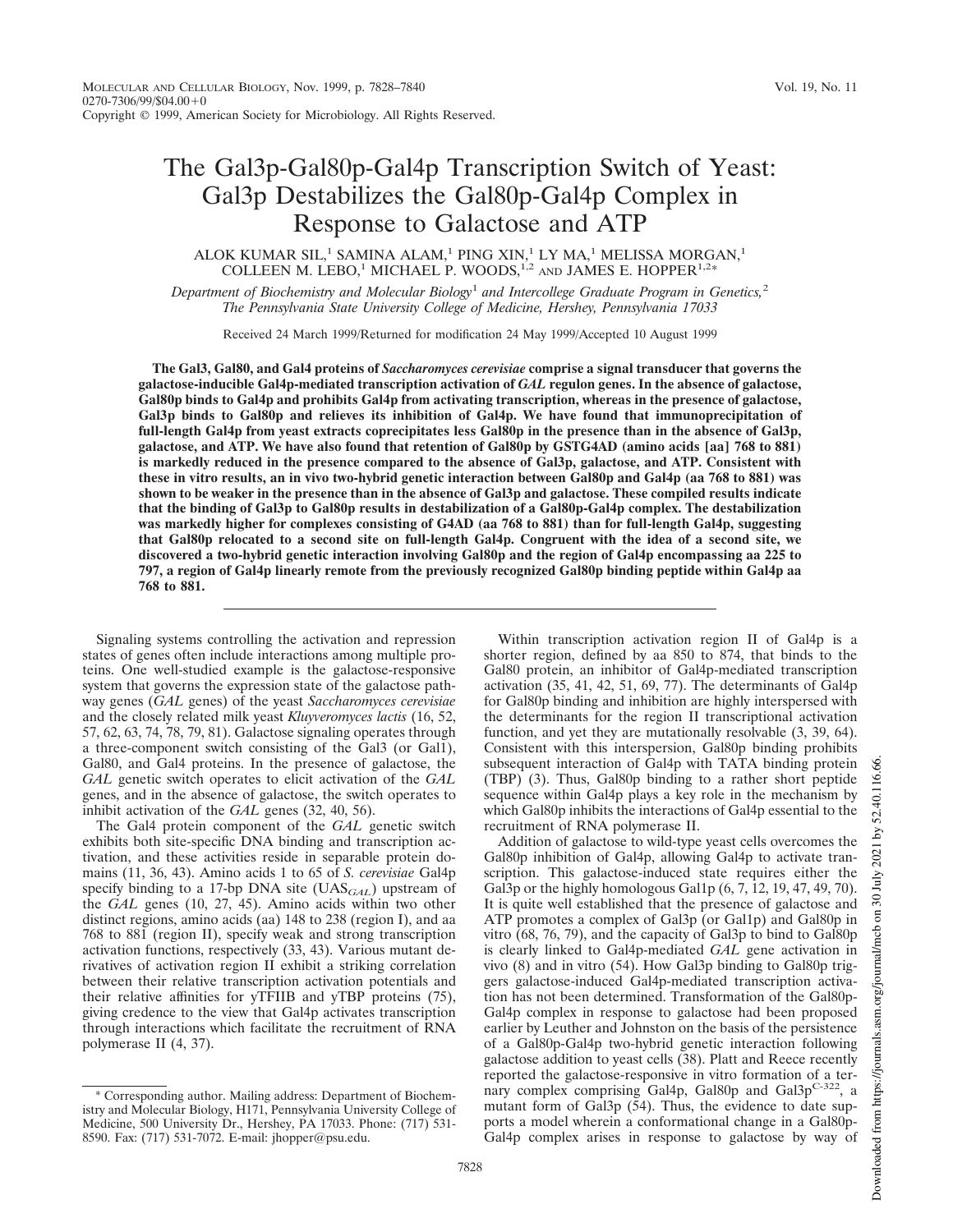| TABLE 1. Yeast strains used in this study |  |  |  |  |  |  |  |
|-------------------------------------------|--|--|--|--|--|--|--|
|-------------------------------------------|--|--|--|--|--|--|--|

| Strain | Genotype                                                                                                                                               | Reference or source |
|--------|--------------------------------------------------------------------------------------------------------------------------------------------------------|---------------------|
| Sc338  | $MATa$ leu2-3,112 ura3-52 ade1 ile MEL1 cir-0                                                                                                          | This study          |
| Y187   | $MAT\alpha$ gal4 gal80 his3 trp1-901 ade2-101 ura3-52 leu2-3,112 met URA3::GAL1-lacZ                                                                   | 29                  |
| Sc798  | $MAT\alpha$ gal4 gal80 his3 trp1-901 ade2-101 ura3-52 leu2-3,112 met URA3::GAL1-lacZ gal3 $\Delta$ ::loxP-KanMX-loxP                                   | This study          |
| Sc800  | $MAT\alpha$ gal4 gal80 his3 trp1-901 ade2-101 ura3-52 leu2-3,112 met ura3::GAL1-lacZ gal3 $\Delta$ ::loxP-KanMX-loxP                                   | This study          |
| Sc804  | $MAT\alpha$ gal4 gal80 his3 trp1-901 ade2-101 ura3-52 leu2-3,112 met ura3::GAL1-lacZ gal3 $\Delta$ ::loxP-KanMX-loxP<br>$\text{gal1}\Delta$ ::URA3     | This study          |
| Sc817  | $MAT\alpha$ gal4 gal80 his3 trp1-901 ade2-101 ura3-52 leu2-3,112 met gal3 $\Delta$ ::loxP-KanMX-loxP gal1 $\Delta$ ::ura3                              | This study          |
| Sc818  | $MAT\alpha$ gal4 gal80 his3 trp1-901 ade2-101 ura3-52 leu2-3,112 met ura3::GAL1-lacZ gal3 $\Delta$ ::loxP-KanMX-loxP<br>$\text{gal1}\Delta$ ::ura3     | This study          |
| Sc813  | $MATa$ his 3 $\Delta$ 200 trp1-901 leu2-3,112 ade2 LYS2::(lexAop) <sub>a</sub> -HIS3 URA3::(lexAop) <sub>8</sub> -lacZ gal4 $\Delta$ ::loxP-KanMX-loxP | This study          |
| Sc830  | $MAT\alpha$ gal4 gal80 his3 trp1 ade ara1 ura3 leu2 met URA3::(lexAop) <sub>6</sub> -lacZ gal3 $\Delta$ ::loxP-KanMX-loxP                              | This study          |

Gal3p-Gal80p interaction. However, no evidence has yet been established for any type of physical change in a Gal80p-Gal4p complex in response to galactose and Gal3p.

Our efforts to understand the Gal3p-Gal80p-Gal4p transcription switch mechanism have led us to examine more closely how the Gal3p-Gal80p interaction might alter the Gal80p-Gal4p interaction. The effect of Gal3p on the Gal80p-Gal4p interaction was assessed by three independent experimental approaches. Based on these results, we propose that Gal3p binding to Gal80p promotes the dissociation of Gal80p from its site of inhibition within the principal activation region of Gal4p. The association of Gal80p with another site within the Gal4p sequence from aa 225 to 797 is suggested on the basis of two-hybrid genetic interaction experiments. These results have implications for both induction and deinduction.

## **MATERIALS AND METHODS**

**Yeast strains, media, culture conditions, and genetic techniques.** The yeast strains used in this study are listed in Table 1. Yeasts were transformed either by the one-step procedure of Chen et al. (15) or by the high-efficiency method of Gietz et al. (25). All strains were generated by standard genetic techniques. Sc338 was derived from Sc252 (34) by curing of the  $2\mu$ m plasmid (21, 22). Sc800, Sc817, and Sc818 were derived from Y187 (29) as follows. The *GAL3* gene in Y187 was replaced with a gal3 $\Delta$ ::Kan<sup>r</sup> cassette by a one-step gene disruption method (28). The *gal3* $\Delta$ ::Kan<sup>r</sup> cassette was made by PCR with oligonucleotide primers ALOK45 and ALOK46 (see Table 3) and pUG6 DNA containing the Kan<sup>r</sup> cassette (28). The resulting strain, Sc798, was subjected to 5-fluoroorotic acid selection (9) to yield the *ura3* derivative, Sc800. The *GAL1* gene of Sc800 was replaced with a  $gall \Delta-1740::URA3$  (8) disruption cassette to yield Sc818. Sc804 is a *lacZ* mutant of Sc818. Strain Sc817 is a 5-fluoroorotic acid-selected *ura3* derivative of Sc804. Sc813 was derived from yeast strain L40 (5) by replacement of the chromosomal *GAL4* gene of L40 with  $gal4\Delta$ ::Kan<sup>r</sup>, a cassette constructed by PCR with SAM01 and SAM02 oligonucleotides (see Table 3) and pUG6 DNA. Sc830 was derived from YT6::6lexOP (67) by replacement of the chromosomal  $GAL3$  with the  $gal3\Delta$ ::Kan<sup>r</sup> cassette as described above.

Solid and liquid growth media for yeast were prepared essentially as described by Rose et al. (58). Yeast cells were shake-cultured in YEP (0.5% yeast extract, 1.0% Bacto Peptone) or synthetic complete (SC) medium lacking specific supplements as required for plasmid selection. The carbon sources used were glucose (2.0 or 0.05% [wt/vol]), galactose (2.0% [wt/vol]), glycerol (3.0% [vol/vol]), and lactic acid (2.0% [vol/vol]). The pH of the lactic acid (Fisher, A162-1) was adjusted to 5.7 with KOH.

Yeasts used as a source of extract for in vitro protein interaction assays were cultured as follows. Sc800 carrying either pMEGA3- $\Delta$ 4 or pMEGA3- $\Delta$ 4 $\Delta$ 3, Sc817 carrying pMEGA3-A4A80, and Sc338 carrying either pMEGA3 or pMEGA3-Δ3 were first grown to saturation in 5 ml of SC medium lacking uracil and containing 2% glucose (see below and Table 2 for plasmid descriptions). A 1-ml aliquot was then transferred to 1 liter of SC medium lacking leucine and containing 2% glycerol, 2% lactic acid, and 0.05% glucose, and the cells were shake-cultured at 30°C to a density corresponding to an optical density at 600 nm  $(OD_{600})$  of 1.0 to 1.2. Sc800 with pYGSTG4AD was cultured to an  $OD_{600}$  of 0.8 to 1.0 in 1 liter of SC medium lacking leucine and containing 2% glucose.

For two-hybrid analyses, Sc830 and Sc818, each carrying three different plasmids, and Y187, Sc798, and Sc813, each carrying two different plasmids, were cultured at 30°C in 5 ml of selective SC medium containing 2% glucose. At a culture  $OD_{600}$  of 1.0, a 200-µl aliquot was transferred to the appropriate SC medium containing either 2% glycerol, 2% lactic acid, and 0.05% glucose (noninduced) or 2% glycerol, 2% lactic acid, 2% galactose, and 0.05% glucose (induced). The cells were shake-cultured at 30°C to a density corresponding to an  $OD_{600}$  of 0.35 to 0.45.

Yeast cell extracts. Yeast whole-cell extracts for the two-hybrid  $\beta$ -galactosidase assay were prepared by vortexing with glass beads (0.45 mm in diameter). The breakage buffer consisted of 100 mM Tris (pH 8.0), 0.2 mM dithiothreitol (DTT) and 10 mM phenylmethylsulfonyl fluoride. Extracts were stored at  $-80^{\circ}\text{C}$ until use. The protein concentrations of the extracts were determined by a Bio-Rad assay.

Yeast cell extracts for the in vitro protein interaction assays in Fig. 3 were prepared by vortexing with glass beads. Prior to the addition of glass beads, the cell pellet from 100 ml of culture was resuspended in 425  $\mu$ l of buffer A (10 mM HEPES [pH 7.5], 200 mM NaCl, 0.5% Triton X-100, 10 mM NaF, 0.2 mM  $Na<sub>3</sub>VO<sub>4</sub>$ , 0.5 mM EDTA, 2 mM DTT, 1 µg of leupeptin per ml, 1 µg of pepstatin per ml, 20 mg of aprotinin per ml). Yeast cell extracts for the in vitro protein interaction assays in Fig. 4 to 7 were prepared by a French pressure cell procedure. A 15-ml volume of buffer A containing the resuspended cell pellet from a 6-liter culture was loaded into the pressure cell, frozen for 30 min in a mixture of dry ice and ethanol, and subjected to 1,500 lb/in<sup>2</sup> as described by Verner and Weber (72). Extracts were stored at  $-80^{\circ}$ C. Protein concentrations were estimated by the procedure of Peterson (53).

Yeast whole-cell extracts used for the immunoprecipitation experiments in Fig. 1 were prepared by the French pressure cell method as above, except that the breakage buffer consisted of 50 mM  $NaPO<sub>4</sub>$  (pH 7.2), 5 mM EDTA, 50 mM NaF, 1 μg of leupeptin per ml, 1 μg of pepstatin per ml, 20 μg of aprotinin per ml, 0.2 mM Na<sub>3</sub>VO<sub>4</sub>, and 1 mM phenylmethylsulfonyl fluoride.

**Bacterial strains, culture conditions, and extracts.** *Escherichia coli* DH5a was used as bacterial host during plasmid construction. For the production of GSTGal4ADp in *E. coli*, strain BL21(DE3) (Novagen) was transformed with plasmid pEGSTG4AD and shake-cultured at 37°C in 1 liter of Luria broth containing ampicillin (50  $\mu$ g/ml) to an OD<sub>600</sub> of 0.6. IPTG (isopropyl- $\beta$ -Dthiogalactopyranoside) was then added to a final concentration of 1 mM, and the cells were shake-cultured for an additional 3 h at 37°C. The cells were harvested by centrifugation at  $4,000 \times g$  for 30 min and washed once with buffer (20 mM HEPES [pH 7.5], 200 mM NaCl). The washed cell pellet from 500 ml of culture was resuspended in 50 ml of lysis buffer consisting of 20 mM HEPES (pH 7.5), 200 mM NaCl, 10 mM  $\beta$ -mercaptoethanol, and 20  $\mu$ g of aprotinin per ml. Cell lysates were prepared by sonication and centrifuged at  $10,000 \times g$  for 15 min. The supernatant, containing GSTG4ADp, was frozen on dry ice and stored at  $-85^{\circ}$ C.

**Plasmid descriptions and constructions.** The plasmids used in this study are listed in Table 2. The oligonucleotides used in the construction of the plasmids are listed in Table 3. In most cases, plasmid construction comprised multiple steps, and the details are available upon request.

pMEGA3 consists of the *GAL4*, *GAL80*, *GAL3*, and *URA3* genes contained within a *Bam*HI fragment inserted at the *Bam*HI site of pC1/1. pC1/1 consists of pBR322, the entire 2 $\mu$ m plasmid of yeast, and *leu2-d*, the promoter-defective allele of *LEU2* (31). Cells bearing pMEGA3 overproduce the Gal4, Gal80, and Gal3 proteins and show normal regulation of *GAL* genes (65a). pMEGA3- $\Delta$ 3 (pAKS101) was constructed by deletion of the *GAL3* promoter and two-thirds of the *GAL3* open reading frame (ORF) from *GAL3* in pMEGA3. Cells bearing pMEGA3- $\Delta$ 3 overproduce Gal4p and Gal480p. pMEGA3- $\Delta$ 4 (pMEGA4) is essentially pMEGA3 lacking the *GAL4* gene. Cells bearing the pMEGA3- $\Delta$ 4 overproduce Gal80p and Gal3p. pMEGA3- $\Delta$ 4 $\Delta$ 3 (pMEGA5) is essentially pMEGA3 lacking the *GAL4* and *GAL3* genes. Cells bearing the pMEGA3-Δ4Δ3 overproduce Gal80p. pMEGA3- $\Delta$ 4 $\Delta$ 80 (pMEGA11) is essentially pMEGA3 lacking the *GAL4* and *GAL80* genes. Cells bearing the pMEGA3- $\Delta$ 4 $\Delta$ 80 overproduce Gal3p.

Plasmid pYGSTG4AD (pAKS71), carrying a *GST-GAL4AD* fusion expressed from the yeast *ADH1* promoter, was constructed from the 750-bp *Sma*I-*Bam*HI fragment of *GST* from pMPW60 (8) and a *Sma*I-*Bgl*II-gapped pGAD424 (Clontech). Plasmid pEGSTG4AD (pPXAKSGSTG4AD), used for expression of *GSTG4AD* in *E. coli*, was derived as an in-frame insertion of *GAL4AD* (codons 768 to 881) from *GAL4* in pYCp50 (59) into *Sma*I-*Eco*RI-gapped pGEX2TK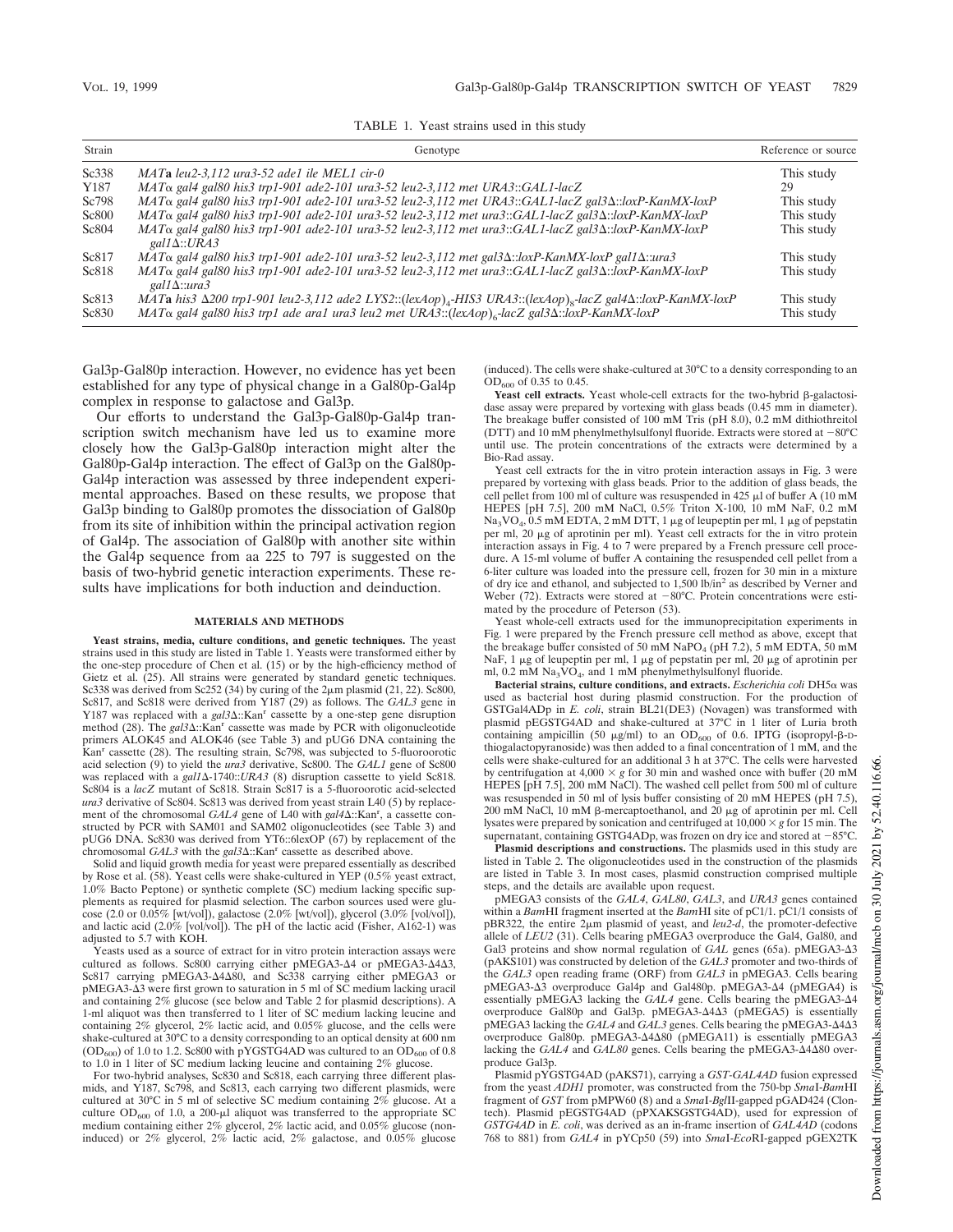|  |  | TABLE 2. Plasmids used in this study |  |  |  |  |
|--|--|--------------------------------------|--|--|--|--|
|--|--|--------------------------------------|--|--|--|--|

| Plasmid                    | Description <sup><math>a</math></sup>                                              | Reference or source |
|----------------------------|------------------------------------------------------------------------------------|---------------------|
| pRS415                     | CEN6 ARS LEU2                                                                      | 65                  |
| pRS414                     | <b>CEN6 ARS TRP1</b>                                                               | 65                  |
| pVP16                      | $2\mu$ m <i>LEU2 ADH1</i> pro- <i>VP16</i> (codons 413–490)                        |                     |
| pBDG80                     | $2\mu$ m HIS3 ADH1 pro-GAL4 DNA binding domain (codons 1–147)-GAL80                | This study          |
| pBDG80S2                   | $2\mu$ m HIS3 ADH1 pro-GAL4 DNA binding domain (codons 1–147)-GAL80 <sup>S-2</sup> | This study          |
| PAKS68                     | CEN ARS1 LEU2 ADH1 pro-GAL4AD (codons 768-881)                                     | This study          |
| pG4ADVP16                  | CEN ARS1 LEU2 ADH1 pro-GAL4AD (codons 768-881)-VP16 (codons 413-490)               | This study          |
| $pG4AD*VP16$               | CEN ARS1 LEU2 ADH1 pro-GAL4ADThr859-Ile-VP16 (codons 413-490)                      | This study          |
| pG3VP16                    | CEN ARS1 TRP1 GAL3-VP16 (codons 413-490)                                           | This study          |
| pTEB16                     | CEN ARS1 TRP1 GAL3                                                                 | 8                   |
| pMPW66                     | CEN ARS1 TRP1 ADH2 pro-GAL3                                                        |                     |
| pYGSTG4AD                  | $2\mu$ m <i>LEU2 ADH1</i> pro- <i>GAL4</i> (codons 768–881)- <i>GST</i>            | This study          |
| pEGSTG4AD                  | GST-GAL4AD (codons 768-881)                                                        | This study          |
| pMEGA3                     | 2μm URA3 leu2-d GAL4 <sup>901</sup> GAL80 GAL3                                     | This study          |
| $pMEGA3-A4$                | 2µm URA3 leu2-d GAL80 GAL3                                                         | This study          |
| $pMEGA3-A4\Delta3$         | 2µm URA3 leu2-d GAL80                                                              | This study          |
| $pMEGA3 - \Delta4\Delta80$ | 2µm URA3 leu2-d GAL3                                                               | This study          |
| $pMEGA3-A3$                | 2µm URA3 leu2-d GAL4 <sup>901</sup> GAL80                                          | This study          |
| pVP16G80                   | $2\mu$ m LEU2 ADH1 pro-VP16 (codons 413-490)-GAL80                                 | This study          |
| pAKS87                     | CEN ARS1 TRP1 ADH1 pro-VP16 (codons 413-490)-GAL80                                 | This study          |
| pLexAG4-225-797            | $2\mu$ m HIS3 ADH1 pro-lexA (codons 1–202)-GAL4 (codons 225–797)                   | This study          |
| pLexAG4-534-797            | $2\mu$ m HIS3 ADH1 pro-lexA (codons 1–202)-GAL4 (codons 534–797)                   | This study          |
| pLexAG4-225-547            | HIS3 ADH1 pro-lexA (codons 1–202)-GAL4 (codons 225–534)                            | This study          |
| pLEUG4                     | CEN6 ARS LEU2 GAL4                                                                 | This study          |
| pSB32-Gal4mCla             | CEN ARS LEU2 GAL4- $\Delta$ codons 148–728                                         | 18                  |
| pSB32-miniGal4-2           | $CENARS$ LEU2 GAL4- $\Delta$ codons 210-716                                        | 18                  |

*a* pro indicates promoter; unless it is indicated, all promoters are native.

(Pharmacia Biotech). Plasmid pBDG80 (pLWBDG80) was constructed by inserting the *GAL80* ORF as a PCR-generated *Bam*HI fragment (using oligonucleotides G3 and G4) at the *Bam*HI site of pMA424 (44). Plasmid pVP16G80 (pLWG80VP16) and pAKS87 encode a fusion of VP16 aa 413 to 490 with Gal80p. pVP16G80 was constructed by inserting the *GAL80* ORF, as a PCRgenerated *Bam*HI fragment (using oligonucleotides G3 and G4) at the *Bam*HI site of pVP16 (5). pAKS87 was constructed by inserting a 3.0-kb *Cla*I-*Not*I fragment obtained from pVP16G80 into *Nar*I-*Not*I-digested pRS414. Plasmid pG4ADVP16 (pAKS70), consisting of *ADH1*pro-*GAL4AD* (codons 768 to 881)- *VP16* (codons 413 to 490) on a *CEN ARS LEU2* backbone, was constructed from pCRF-2 (61, 71a), pGAD424 (Clontech), and pYCplac111 (26). Plasmid pG4AD\*VP16 (pAKS77) is a mutant derivative of pG4ADVP16 bearing Ile instead of Thr at aa 859 in the Gal4 activation domain. pG4AD\*VP16 was constructed by fusion PCR mutagenesis (2), employing two PCR steps. In the first step, pG4ADVP16 was used as the template in two separate PCRs. Oligonucleotides ALOK49 (outside primer) and ALOK53 (mutagenic primer) were used for one reaction, and oligonucleotides ALOK52 (mutagenic primer) and BC02 (outside primer) were used for the other reaction (the oligonucleotides are given in Table 3). These reactions produced a 5' product of  $730$  bp and a 3' product of 770 bp. In the second step, a single PCR was carried out with 1  $\mu$ l of each of the purified PCR products from the above reactions as a template together with oligonucleotides ALOK49 and BC02 as primers. The resulting full-length PCR product was digested with *Mlu*I and *Msc*I and used to replace the corresponding wild-type region of *GAL4AD-VP16* in pG4ADVP16 to yield pG4AD\*VP16. pBDG80S2 (pCLAKS40) is a mutant derivative of pBDG80 containing the *GAL80S-2* allele (encoding a product in which Lys at aa 351 replaces Glu) (20, 50, 51) in place of the wild-type *GAL80*. pG3VP16 (pAKS33) is a pTEB16 (Table 2) derivative that encodes a Gal3 (aa 1 to 524)-VP16 (aa 413 to 490) fusion protein. Plasmid LexAG4-225-797 (pAKS44), which encodes a LexA (aa 1 to 202)-Gal4 (aa 225 to 797) fusion protein, was constructed by fusing *GAL4* codons 225 to 797 to *LEXA* codons 1 to 202 in pEG202 (from R. Brent). Plasmid pLexAG4-225-547 (pAKS35), which encodes a LexA (aa 1 to 202)-Gal4 (aa 225 to 547) fusion protein, was constructed by fusing the region of *GAL4* comprising codons 225 to 547 to *LEXA* codons 1 to 202 in pEG202. Plasmid pLexAG4-534-797 (pAKS1), which encodes a fusion protein of LexA (aa 1 to 202)-Gal4 (aa 534 to 797), was constructed by fusing *GAL4* codons 534 to 797 to *LEXA* codons 1 to 202 in pEG202.

Plasmid pLEUG4 (pAKS91), which encodes the wild-type Gal4p, was constructed by inserting a 3.6-kb *Bam*HI-*Hin*dIII fragment containing the entire *GAL4* gene obtained from pBM292 (33) into *Bam*HI-*Hin*dIII-digested pRS415.

G4ADp-Gal80p interaction assays. For the interaction assays Fig. 3A, a 100-µl aliquot of yeast extract comprising  $700 \mu$ g of protein and containing GSTG4ADp was dispensed into a 1.5-ml Eppendorf tube and the volume was adjusted to 500 µl with buffer A. A 25-µl aliquot of GT-Sepharose bead suspension (Pharmacia Biotech) was added, and the tube was rotated for 90 min at  $4^{\circ}$ C. The beads were pelleted, and the pellet was washed twice with 500  $\mu$ l of buffer A. A 100- $\mu$ l aliquot of yeast extract comprising 1,000  $\mu$ g of protein (100  $\mu$ l) containing either Gal80p (Sc800 bearing pMEGA3- $\triangle$ 4423) or Gal80p plus Gal3p (Sc800 bearing pMEGA3- $\Delta$ 4) was added to the beads, and the volume was adjusted to 250  $\mu$ l with buffer A. To this  $250$ - $\mu$ l volume, an additional  $250$   $\mu$ l of buffer A supplemented either with 10 mM MgCl<sub>2</sub> or with 10 mM MgCl<sub>2</sub>–4 mM ATP–4% (wt/vol) galactose was added, and the sample was rotated for 2 h at 4°C. The

TABLE 3. Sequences of the oligonucleotides used in this study

| Oligonucleotide | Sequence                                                                  |
|-----------------|---------------------------------------------------------------------------|
|                 |                                                                           |
|                 |                                                                           |
|                 | /5'-GAATACAACCOLOGATATICAATATICAATECCGGTCAGACAGGTCGACAACCCTTAAT-3- ALOK45 |
|                 |                                                                           |
|                 |                                                                           |
|                 |                                                                           |
|                 |                                                                           |
|                 |                                                                           |
|                 |                                                                           |
|                 |                                                                           |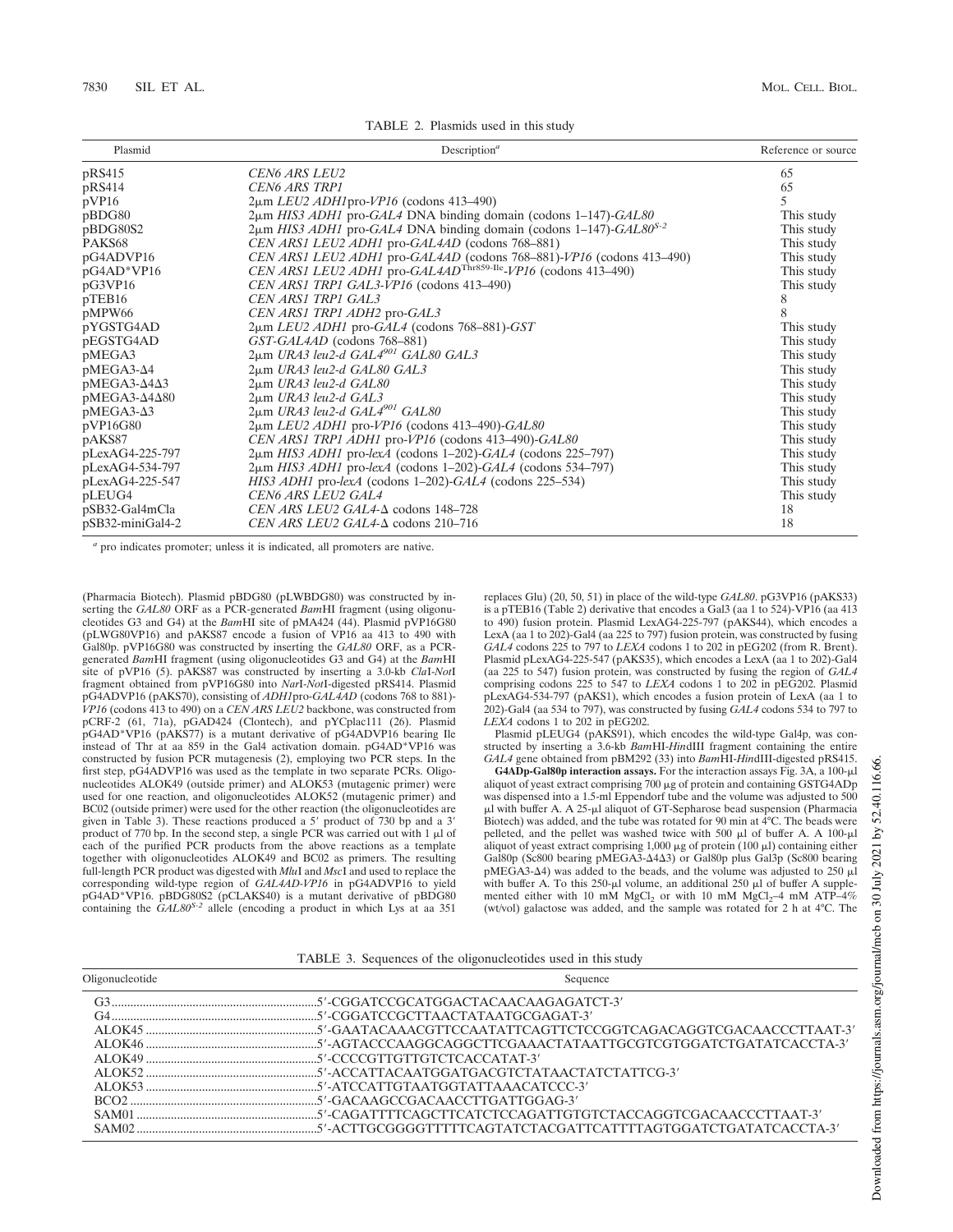beads were pelleted by centrifugation and subsequently washed three times with buffer A supplemented with either 5 mM  $MgCl<sub>2</sub>$  or 5 mM  $MgCl<sub>2</sub>$ -2 mM ATP–2% galactose. A 70-µl volume of  $1 \times$  electrophoresis loading buffer (48) was added to the bead pellet, and the sample was heated at 100°C for 8 min. For the interaction assay in Fig. 3B, the above procedure was used except that 70  $\mu$ l of an *E. coli* extract (GSTG4ADp) together with 100  $\mu$ l of yeast extract comprising 1,000  $\mu$ g of protein (2×) or 35  $\mu$ l of *E. coli* extract (GSTG4ADp) together with 50  $\mu$ l of yeast extract comprising 500  $\mu$ g of protein (1×) were used. For the in vitro protein interaction assays in Fig. 4 to 7, an 80  $\mu$ l-aliquot of the *E. coli* extract (GSTG4ADp) was added to 25 µl of the GT-Sepharose bead suspension. The volume was then adjusted to 500  $\mu$ l with buffer A, and the sample was rotated for 90 min at 4°C to allow binding of GSTG4ADp to the GT-Sepharose beads. The beads were pelleted and washed twice with  $500 \mu l$  of buffer A. A 75- $\mu$ l aliquot of yeast extract comprising 1,600  $\mu$ g of protein from Sc800 bearing pMEGA3- $\Delta$ 4 $\Delta$ 3 (the source of Gal80p) was added to the beads, and the sample was rotated for 2 h at 4°C to allow saturation of the bound GSTG4ADp with Gal80p. The beads were pelleted and washed twice with buffer A. A volume of yeast extract comprising  $2,300 \mu$ g of protein prepared from Sc817 carrying either no plasmid or pMEGA3- $\Delta$ 4 $\Delta$ 80 (*GAL3*) was added to the washed bead pellet. The volume was adjusted to  $250 \mu l$  with buffer A. An additional  $250 \mu l$  $\mu$ l of buffer A supplemented with either 10 mM MgCl<sub>2</sub>, 10 mM MgCl<sub>2</sub>-4.0% galactose (wt/vol), 10 mM MgCl<sub>2</sub>–4.0 mM ATP, or 10 mM MgCl<sub>2</sub>–4% (wt/vol) galactose–4.0 mM ATP was immediately added. The sample was then rotated for 2 h at 4°C or, for the experiment in Fig. 7, rotated for 0, 30, 45, 60, 90, or 120 min as indicated. The beads were pelleted and washed three times with  $500 \mu$ l of the indicated buffer. The proteins retained on the beads were eluted by heating at 100°C with 100  $\mu$ l of the 1× electrophoresis loading buffer (48) for 8 min.

**Immunoprecipitation.** Frozen yeast lysates were thawed on ice and immediately clarified by centrifugation at 50,000 rpm for 30 min in a TL-100.3 rotor in a Beckman TL-100 ultracentrifuge. Immunoprecipitation was carried out as previously described by Fujiki and Verner  $(23)$  with slight modifications. An aliquot of the clarified yeast lysate containing 3 mg of protein was adjusted to 800  $\mu$ l with IP buffer (10 mM HEPES [pH 7.5], 200 mM NaCl, 1.0% Triton X-100, 10 mM NaF, 0.2 mM Na<sub>3</sub>VO<sub>4</sub>, 2 mM DTT, 2 mM EDTA, 20 μg of aprotinin per ml) supplemented with either 2.0% nonfat dry milk or 2.0% nonfat dry milk–2.0 mM ATP–2.0% (wt/vol) galactose. Anti-GD monoclonal antibody (a gift from S. S. Tevethia [14]) served as a nonspecific control. Anti-GD antibody was added to each sample, and the samples were rocked at  $4^{\circ}$ C for 60 min. Next, 50  $\mu$ l of protein A-Sepharose beads (50.0% suspension) (Pharmacia Biotech) was added to each sample, and the samples were rocked for an additional 30 min at 4°C. The protein A-Sepharose beads were then pelleted, and the supernatant was transferred to a fresh tube. A 50- $\mu$ l aliquot of the anti-901 monoclonal antibody (14) was then added to each sample, and the samples were rocked for 60 min at 4°C. Next, a 50-µl aliquot of protein A-Sepharose beads (50% suspension) were added, and the samples were rocked for 50 minutes at 4°C. The beads were pelleted and washed three times with IP buffer. A 60- $\mu$ l aliquot of the 1 $\times$ electrophoresis loading buffer was added to the Sepharose bead pellet, and the sample was heated at 100°C for 8 min.

Immunoblotting. For the immunoblots in Fig. 3 to 5, an 18-µl aliquot (for Gal80p detection) and a 9-µl aliquot (for GSTG4ADp detection) of the GT-Sepharose eluate was applied to a sodium dodecyl sulfate (SDS)–8.0% polyacrylamide gel (acrylamide/bisacrylamide ratio, 30:0.8). Proteins were electrotransferred to nitrocellulose membrane, and the membrane was incubated (2 h at room temperature) with either anti-Gal80p (1:500 dilution) serum or anti-glutathione *S*-transferase (GST) (1:4,000 dilution) serum (provided by Andrew Waskiewicz and Jon Cooper). After being washed, the blots were incubated (1 h at room temperature) with anti-rabbit horseradish peroxidase-linked secondary antibody (Amersham Life Science). The proteins were detected by using a chemiluminescence reagent (Renaissance; NEN Life Science Products).

For analyses of the results of the immunoprecipitation experiments in Fig. 1, SDS–7.5% polyacrylamide gels were used to fractionate proteins. Immunodetection of the Gal4p and Gal80p was carried out with anti-Gal4p (1:1,000 dilution) serum and anti-Gal80p (1:500 dilution) serum as above.

For the immunoblots in Fig. 6 and 7, a  $5-\mu l$  aliquot (for Gal80p) and an 1- $\mu l$ aliquot (for GSTG4ADp) of the GT-Sepharose eluate were subjected to SDSpolyacrylamide gel electrophoresis (8.0% acrylamide). Immunodetection of the GSTG4ADp and Gal80p was done with anti-GST (1:30,000 dilution) serum and anti-Gal80 (1:1000 dilution) serum as above.

**Densitometric analysis.** Quantification of the Gal80p and GSTG4ADp bands detected by the chemiluminescence immunoblots in Fig. 6 and 7 was performed by scanning the immunoblots with a Molecular Dynamics 100A scanning densitometer running Soft Ware Quantity One from PDI. To establish that the band intensities produced for Gal80p and GSTG4ADp were within the linear response range for the chemiluminescence method, we performed pilot experiments in which we loaded different amounts of the GT-Sepharose eluate per lane and used several different film exposure times. By this procedure, we established that 5- and 1-µl aliquots of the GT-Sepharose eluate for Gal80p and GSTG4ADp, respectively, provided results meeting the requirement of linearity (data not shown).

b**-Galactosidase assay.** b-Galactosidase assays were performed as described by Adams et al. (1), except that 50  $\mu$ l of 10% SDS and 270  $\mu$ l of  $\beta$ -mercaptoethanol were added to 100 ml of Z-buffer prior to use. The  $\beta$ -galactosidase filter assay was done as described by Vojtek and Hollenberg (73).

## **RESULTS**

**Retention of Gal80p in immunoprecipitates of Gal4p is reduced in the presence of galactose, ATP, and Gal3p.** Yeast two-hybrid genetic data suggested a model wherein Gal80p does not dissociate from Gal4p upon galactose induction (38). To test this model by a more direct method, we carried out coimmunoprecipitation experiments. Anti-901 antibody directed against 901 epitope (14)-tagged Gal4p was used to coimmunoprecipitate Gal80p from extracts of Gly-Lac-grown yeast cells Sc338 carrying pMEGA3 or pMEGA3- $\Delta$ 3. Coimmunoprecipitation was carried out in the presence or absence of galactose and ATP. The 901 epitope-tagged Gal4p exhibited fully wild-type behavior in its transcription activation, inhibition by Gal80p, and carbon-responsive phosphorylation (74a). Immunoprecipitates were analyzed by Western immunoblotting for the presence of Gal4p and Gal80p by using anti-Gal4p and anti-Gal80p sera, respectively. Three independent coimmunoprecipitations were performed for each cell extract in the presence or absence of galactose and ATP. The amount of Gal80p relative to the amount of Gal4p in the immunoprecipitate was compared. When *GAL3* was present on the plasmid (pMEGA3) in yeast strain Sc338, we consistently observed a lower yield of Gal80p in the presence than in the absence of galactose and ATP (Fig. 1A, lanes 1 and 2). However, when  $GAL3$  was absent from the plasmid (pMEGA3- $\Delta$ 3) in Sc338, similar amounts of Gal80p were coimmunoprecipitated in the presence and absence of galactose and ATP (Fig. 1B). The chromosomal *GAL3* gene of Sc338 is expressed at a low level in Gly-Lac, a level 40-fold lower than when *GAL3* is carried on pMEGA3 (data not shown). Thus, the effect of Gal3p in these experiments is essentially due to Gal3p encoded by pMEGA3. Since galactose and ATP promote in vitro association of Gal3p and Gal80p, we reasoned that the reduction in the amount of Gal80p coimmunoprecipitated when Gal3p, galactose, and ATP were present might be relevant to how galactose triggers the Gal3p-mediated relief of Gal80p inhibition of Gal4p activity in vivo. Accordingly, a more detailed in vivo investigation of the effect of Gal3p on Gal4p-Gal80p interaction was undertaken by using a yeast two-hybrid approach.

**The presence of Gal3p and galactose reduces** *lacZ* **reporter expression from a BDGal80p-Gal4ADVP16p two-hybrid pair.** We determined the effect of Gal3p and galactose on a twohybrid genetic interaction between Gal80p and a Gal4 peptide comprising aa 768 to 881. This Gal4 peptide exhibits Gal80p binding  $(35, 42)$ , TBP binding  $(3, 46, 75)$ , and transcription activation activities (43). The wild-type Gal80p or a superrepressor mutant Gal $80^{s-2}p$  fused to the Gal4 peptide comprising aa 1 to 147 was used as bait. This Gal4 peptide comprises DNA-binding (10, 27, 45), nuclear localization (66), and dimerization (13, 24, 45) determinants. The wild-type Gal4p aa 768 to 881 (G4AD) or mutant Gal4p\* aa 768 to 881 (G4AD\*) fused to the COOH-terminal 78 aa (aa 413 to 490) of the herpesvirus transcriptional activator VP16 was used as prey (G4ADVP16p or G4AD\*VP16p respectively). It was necessary to use the G4ADVP16 fusion protein instead of the G4AD protein alone since Gal80p represses the transcriptional activation function of Gal4p by physical association with a region within Gal4p aa 768 to 881. Bait and prey fusion constructs were expressed from the yeast *ADH1* promoter. Bait plasmid, pBDG80, and prey plasmid, pG4ADVP16, and the corresponding controls, pRS414 (*TRP1* vector alone) and pRS415 (*LEU2* vector alone), were transformed into yeast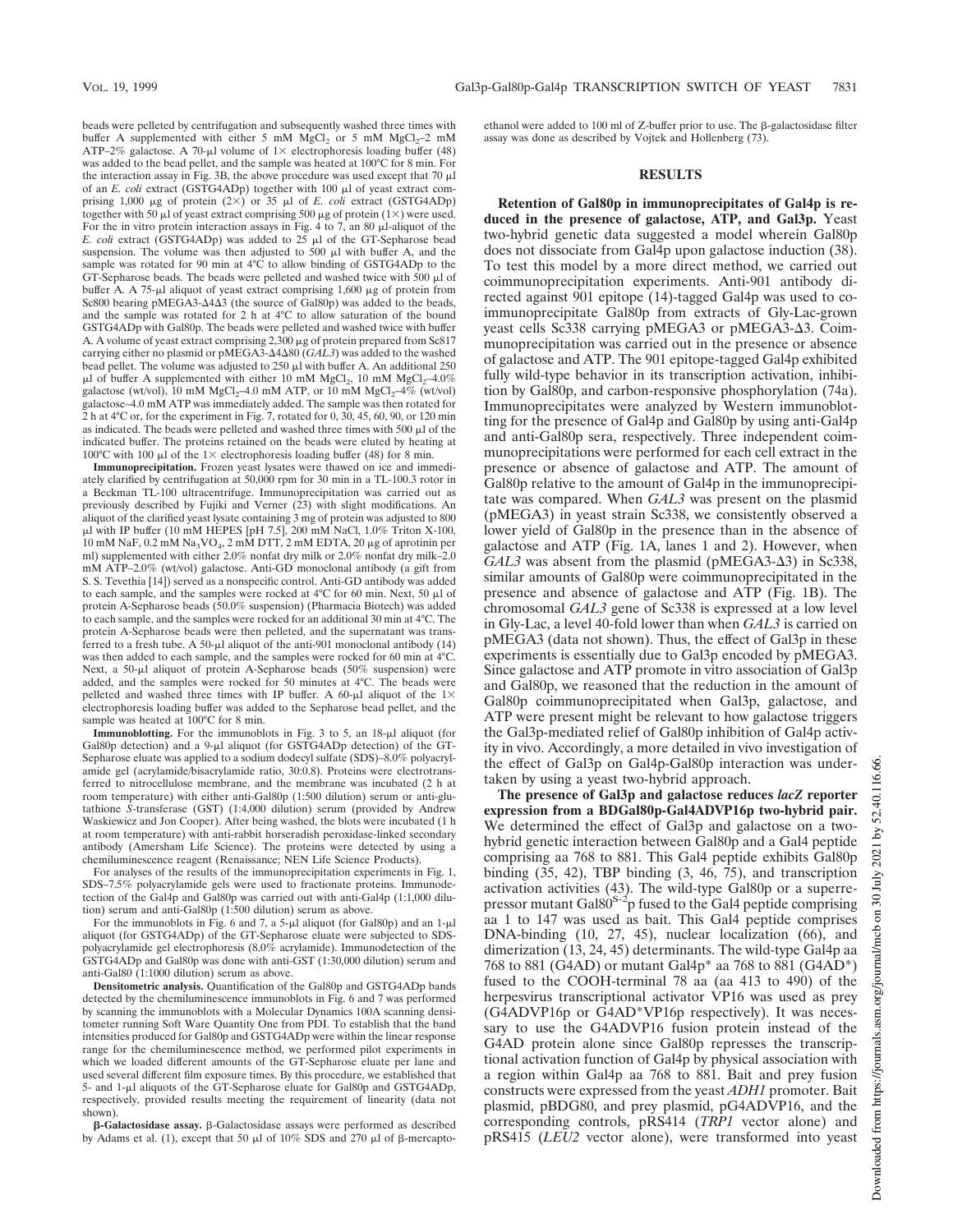

#### B Sc338 plus pMEGA3- $\Delta$ 3(gal3 $\Delta$ )



FIG. 1. Immunoprecipitates of full-length Gal4p show reduced levels of Gal80p in the presence of Gal3p, galactose, and ATP. Protein extracts were prepared from Gly-Lac-grown cultures of yeast strain Sc338 carrying either plasmid pMEGA3 (*GAL4<sup>901</sup> GAL80 GAL3*) or plasmid pMEGA3-D3 (*GAL4<sup>901</sup> GAL80*). The anti-901 monoclonal antibody was used to immunoprecipitate 901-tagged Gal4p from yeast extracts comprising 3 mg of proteins. Immunoprecipitations were carried out in the absence (lane 1) and presence (lane 2) of galactose and ATP. Precipitated proteins were analyzed by Western immunoblotting. Gal4p and Gal80p were detected on the same blot by using a combination of rabbit polyclonal anti-Gal4p and anti-Gal80p. (A) Immunoprecipitations were performed on extracts of Sc338 carrying pMEGA3. Due to markedly different intensities of immunologically detected  $Gal4p<sup>901</sup>$  and Gal80p bands, two different chemiluminescence film exposures (A1 and A2) of the same immunoblot are shown. wt, wild type. (B) Immunoprecipitations were performed on extracts of Sc338 carrying pMEGA3-D3.

strain Sc818 (*gal4*D *gal80*D *gal3*D *gal1*D). Expression of the UAS*GAL-lacZ* fusion carried as a chromosomal copy in Sc818 provided a report of two-hybrid interaction as determined by b-galactosidase activity assays on extracts of Gly-Lac- and Gal-Gly-Lac-grown cells. The two-hybrid assay results are shown in Table 4. The combination of pBDG80 and pG4ADVP16 produced a high level of *lacZ* expression compared to pBDG80 alone, and the *lacZ* expression levels were similar in the presence and absence of galactose. These results indicated that there was a two-hybrid interaction between BDG80p and G4ADVP16p, which was not affected by galactose in the absence of Gal3p.

The effect of Gal3p on the BDG80p-G4ADVP16p two-hybrid interaction was then determined in the presence and absence of galactose. When plasmids pBDG80, pG4ADVP16, and pTEB16 (*CEN* vector carrying *GAL3* expressed from its native promoter) were present in the absence of galactose, *lacZ* expression levels were similar to those attained in the absence of *GAL3*. However, when galactose was present, the cells carrying the *GAL3* plasmid (pTEB16) exhibited an approximately twofold lower level of *lacZ* expression compared to when galactose was absent.

Since Gal1p, like Gal3p, interacts with Gal80p in a galactose-dependent manner and promotes *GAL* gene expression in response to galactose, we would expect that the presence of chromosomal *GAL1* would cause reduced BDG80p-G4ADVP16p interaction in response to galactose. To test this, we repeated the BDG80p-G4ADVP16p two-hybrid assay in host strain Sc798. Sc798 (*gal4*Δ *gal80*Δ *gal3*Δ *GAL1*) is isogenic to Sc818 (*gal4*D *gal80*D *gal3*D *gal1*D) except for the *GAL1* gene. In Sc798 (*GAL1*), the BDG80p-G4ADVP16p-driven reporter expression in galactose was half that observed in Gly-Lac (Table 5). Such a reduction was not observed in Sc818  $(gall \Delta)$ (Table 4). This indicates that Gal1p, produced by BDG80p-G4ADVP16p interaction at the *GAL1* gene promoter of Sc798 (Table 5), is responsible for the reduced *lacZ* reporter expression. Thus, both Gal3p and Gal1p, under conditions known to favor their binding to Gal80p (i.e., galactose), caused a reduction of *lacZ* reporter expression from the Gal80p-G4ADp twohybrid interaction. The relative potencies of Gal3p and Gal1p in reducing BDG80p-G4ADVP16p interaction in response to galactose cannot be determined from these experiments, since the relative levels of Gal3p and Gal1p present were not determined.

To determine whether carbon-responsive changes in the levels of BDG80p and G4ADVP16p might influence the twohybrid results, we determined the levels of these proteins in extracts of cells grown in the presence or absence of galactose under the conditions of our two-hybrid experiments. Western immunoblotting and densitometry showed that both proteins were present at higher levels in cells cultured in the presence of galactose in either the presence or absence of Gal3p (data not shown). This result was expected, since BDG80p and

TABLE 4. Effect of Gal3p on the two-hybrid interactions of BDG80 and G4ADVP16 alleles

| <b>Plasmids</b>                 | Proteins                                            | $\beta$ -Galactosidase activity <sup><i>a</i></sup> in: | $Ratio^b$   |     |
|---------------------------------|-----------------------------------------------------|---------------------------------------------------------|-------------|-----|
|                                 |                                                     | Glv-Lac                                                 | Gal-Glv-Lac |     |
| $pBOG80 + pRS415 + pRS414$      | BDG80                                               | 11.27                                                   | 11.64       | 1.0 |
| $pBDG80 + pG4ADVP16 + pRS414$   | $BDG80 + G4ADVP16$                                  | 509.82                                                  | 571.64      | 0.9 |
| $pBDG80 + pG4ADVP16 + pTEB16$   | $BDG80 + G4ADVP16 + Gal3$                           | 494.55                                                  | 222.91      | 2.2 |
| $pBDG80 + pG4A^*DVP16 + pTEB16$ | $BDG80 + G4AD*VP16 + Gal3$                          | 9.82                                                    | 9.46        | 1.0 |
| $pBDG80 + pAKS68 + pTEB16$      | $BDG80 + G4AD + Gal3$                               | 11.27                                                   | 11.64       | 1.0 |
| $pBDG80S2 + pRS415 + pRS414$    | $B\Gamma$ <sub>680</sub> <sup>\$2</sup>             | 6.18                                                    | 5.82        | 1.1 |
| $pBOG80S2 + pG4ADVP16 + pRS414$ | $B\text{DG}80^{S2} + \text{G4ADVP16}$               | 542.18                                                  | 620.36      | 0.9 |
| $pBOG80S2 + pG4ADVP16 + pTEB16$ | $B\text{DG}80^{S2} + \text{G4ADVP16} + \text{Gal}3$ | 552.73                                                  | 617.82      | 0.9 |

 $a<sub>β</sub>$ -Galactosidase activity in yeast protein extracts is expressed in arbitrary units (1 Unit = 1,000OD<sub>420</sub> per min per mg of protein). The values are averages of 4 to 12 independent transformants. Standard errors were 10 to 15%. The yeast host strain was Sc818 (*gal4*D *gal80*D *gal3*D *gal1*D *ura3*::*GAL1-lacZ*).

 $<sup>b</sup>$  Ratio of  $\beta$ -galactosidase activity in Gly-Lac to that in Gal-Gly-Lac.</sup>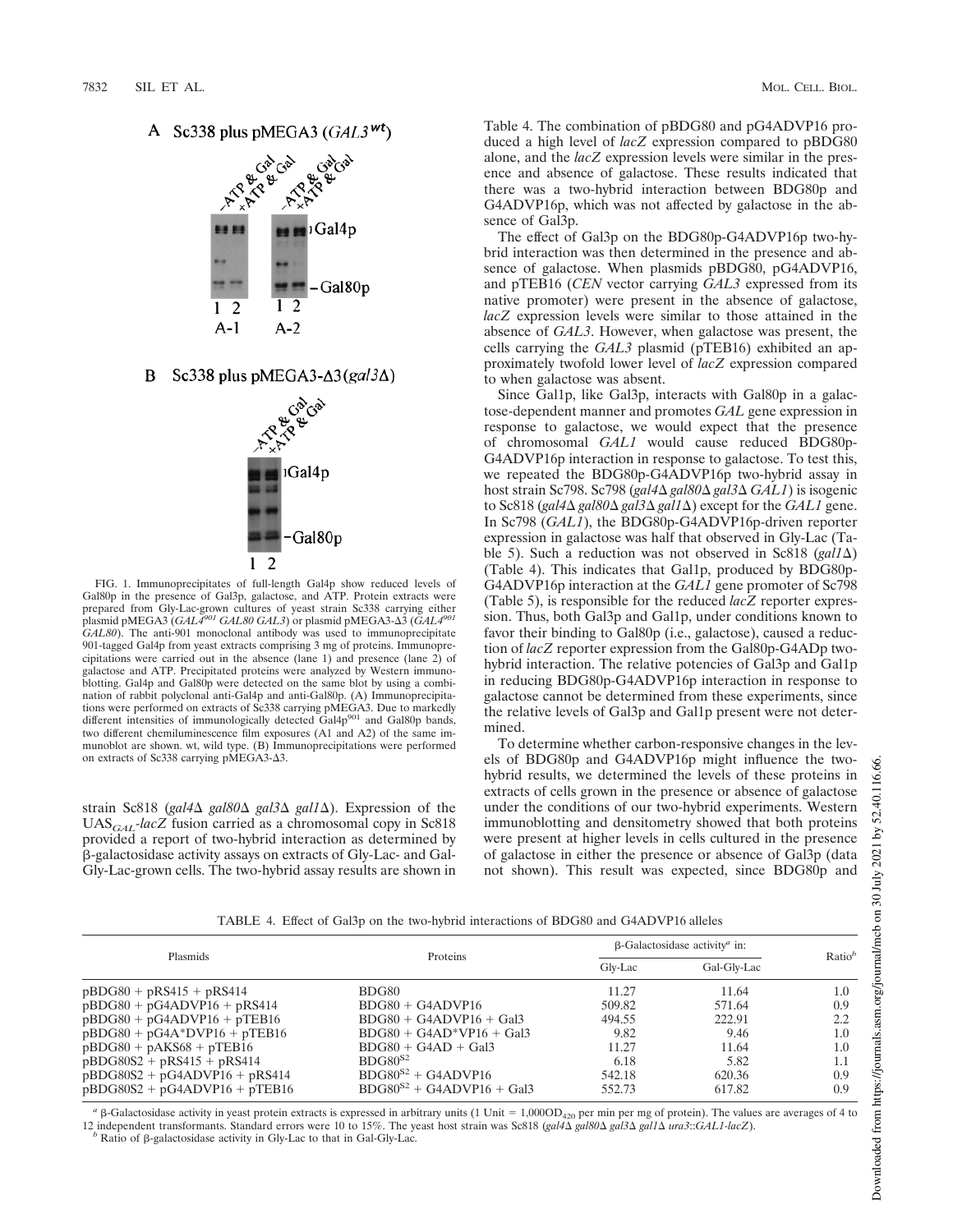TABLE 5. Effect of Gal1p on the two-hybrid interaction of BDG80p and G4ADVP16p

|                             | Relevant genotype of                                                                              | $\beta$ -Galactosidase activity <sup><i>a</i></sup> in: | Ratio <sup>b</sup> |            |
|-----------------------------|---------------------------------------------------------------------------------------------------|---------------------------------------------------------|--------------------|------------|
| Proteins                    | host strain                                                                                       | Glv-Lac                                                 | Gal-Gly-Lac        |            |
| BDG80<br>$BDG80 + G4ADVP16$ | $gal4\Delta$ gal $80\Delta$ gal $3\Delta$ GAL1<br>gal $4\Delta$ gal $80\Delta$ gal $3\Delta$ GAL1 | 5.09<br>427.27                                          | 4.00<br>218.55     | <b>1.L</b> |

<sup>*a*</sup>  $\beta$ -Galactosidase activity in yeast protein extracts is expressed in arbitrary units (1 unit = 1,000OD<sub>420</sub> per min per mg of protein). The values are averages of four independent transformants. Standard errors were 3 to 5%. The yeast host strain was Sc798 (*gal4* $\Delta$  *gal30* $\Delta$  *gal30* $\Delta$ ).

 $<sup>b</sup>$  Ratio of  $\beta$ -galactosidase activity in Gly-Lac to that in Gal-Gly-Lac.</sup>

G4ADVP16p were expressed from the yeast *ADH1* promoter, a promoter known to be more active in fermentable sugar media than in nonfermentable media (17, 71). Therefore, based on promoter activity driving the expression of bait and prey, one would expect higher two-hybrid *lacZ* reporter expression in the presence than in the absence of galactose. Thus, the twofold reduction in *lacZ* reporter activity we found in response to galactose in the presence of Gal3p (or Gal1p) (Tables 4 and 5) is likely to be an underestimate of the effect of Gal3p and galactose on the Gal80p-Gal4p (aa 768 to 881) interaction.

To ascertain that our bait and prey molecules exhibited behavior consistent with known properties of Gal80p and Gal4p we performed further genetic experiments, taking advantage of mutant proteins with known properties. As one test, we repeated the two-hybrid assay in the presence of Gal3p but used BDG80p paired with G4AD\*VP16p instead of G4ADVP16p. G4AD\*VP16p bears the Thr859-to-Ile mutation within G4AD. This mutation in the context of full-length Gal4p causes an in vivo constitutive phenotype, indicating an inability to interact with repressor Gal80p (39, 64). G4AD\*VP16p did not give rise to a two-hybrid interaction with BDG80p (Table 4), suggesting that the BDG80p-G4ADVP16p two-hybrid interaction was physiologically relevant.

To determine whether the two-hybrid interaction between BDG80p and G4ADVP16p responds to Gal3p in a physiolog-ically relevant manner, we took advantage of the *GAL80S-2* allele. The *GAL80S-2* allele blocks galactose-triggered, Gal3pmediated Gal4p activation in vivo, and its encoded Gal $80^{5}$ -2 protein, in contrast to the wild-type Gal80 protein, does not interact with Gal3p in vitro (76). We performed two-hybrid interaction assays with the pBDG80-pG3VP16 and pBDG80S2-pG3VP16 pairs. As expected, BDGal80p, but not BDGal80<sup>S-2</sup>p, showed galactose-dependent interaction with Gal3VP16p (Fig. 2). We then performed a two-hybrid interaction assay pairing the bait BDGal80<sup>S-2</sup>p with G4ADVP16p. The BDGal80<sup>S-2</sup>p-G4ADVP16p interaction, in contrast to the BDGal80p-G4ADVP16p interaction, was not reduced in the presence compared to the absence of Gal3p and galactose (Table 4). The slightly increased *lacZ* expression in the presence of galactose was probably due to the increased expression levels observed from the *ADH1* promoter in galactose compared to glycerol-lactic acid (see above). Thus, the observed action of Gal3p together with galactose in reducing the BDGal80p-G4ADVP16p-mediated *lacZ* expression occurred only under conditions allowing Gal3p-Gal80p interaction.

**Gal80p retention by GSTG4AD (aa 768 to 881) is reduced in the presence of Gal3p, galactose, and ATP.** The lower *lacZ* expression observed for the BDG80p-G4ADVP16p pair in the presence compared to the absence of Gal3p and galactose could arise from a reduced BDG80p-G4ADp interaction caused by Gal3p-Gal80p interaction. Alternatively, lower *lacZ* expression could arise without any change in the BDG80pG4ADVP16p interaction if Gal3p binding to Gal80p caused reduced access of VP16 to its target(s) through steric hindrance. To determine directly whether Gal3p could reduce an interaction between Gal80p and the Gal4 peptide from aa 768 to 881, we performed in vitro pull-down assays. A *GSTG4AD* (*GAL4* codons 768 to 881) fusion construct carried on plasmid pYGSTG4AD was expressed in yeast from the yeast *ADH1* promoter. GSTG4ADp from yeast extract was bound to GT-Sepharose beads, and the GT-Sepharose-bound GSTG4ADp was washed and subsequently incubated with yeast extracts prepared from Gly-Lac-grown Sc800 (*gal4*D *gal80*D *gal3*D) carrying either pMEGA3-Δ4Δ3 (*GAL80* only) or pMEGA3-Δ4 (*GAL80* and *GAL3*). Since both galactose and ATP are required for the in vitro Gal3p-Gal80p interaction (68, 76, 79), incubations were carried out in either the presence or absence of galactose and ATP. Retention of Gal80p by GSTG4ADp was determined by Western immunoblotting with anti-Gal80p and anti-GST.

The amount of Gal80p retained was similar in both the absence and presence of galactose and ATP when no Gal3p was present (Fig. 3A, lanes 1 and 2). In contrast, when Gal3p was present, less Gal80p was retained in the presence than compared in the absence of galactose and ATP (lanes 3 and 4). We conclude that in the presence of galactose and ATP, Gal3p reduces the retention of Gal80p by GSTG4ADp in vitro.

To facilitate the production and isolation of GSTG4ADp for



FIG. 2. Two-hybrid interactions between wild-type or mutant BDG80p and Gal3VP16p. Yeast transformants were spotted onto a nitrocellulose membrane (Optitran; Schleicher & Schuell) placed on the surface of SC selective agar plates containing either Gly-Lac or Gal-Gly-Lac as the carbon source and allowed to grow for  $2$  days at  $30^{\circ}$ C.  $\beta$ -Galactosidase activity was assayed on these membranes. The carbon source is indicated at the top. The two-hybrid bait and prey molecules are indicated on the right.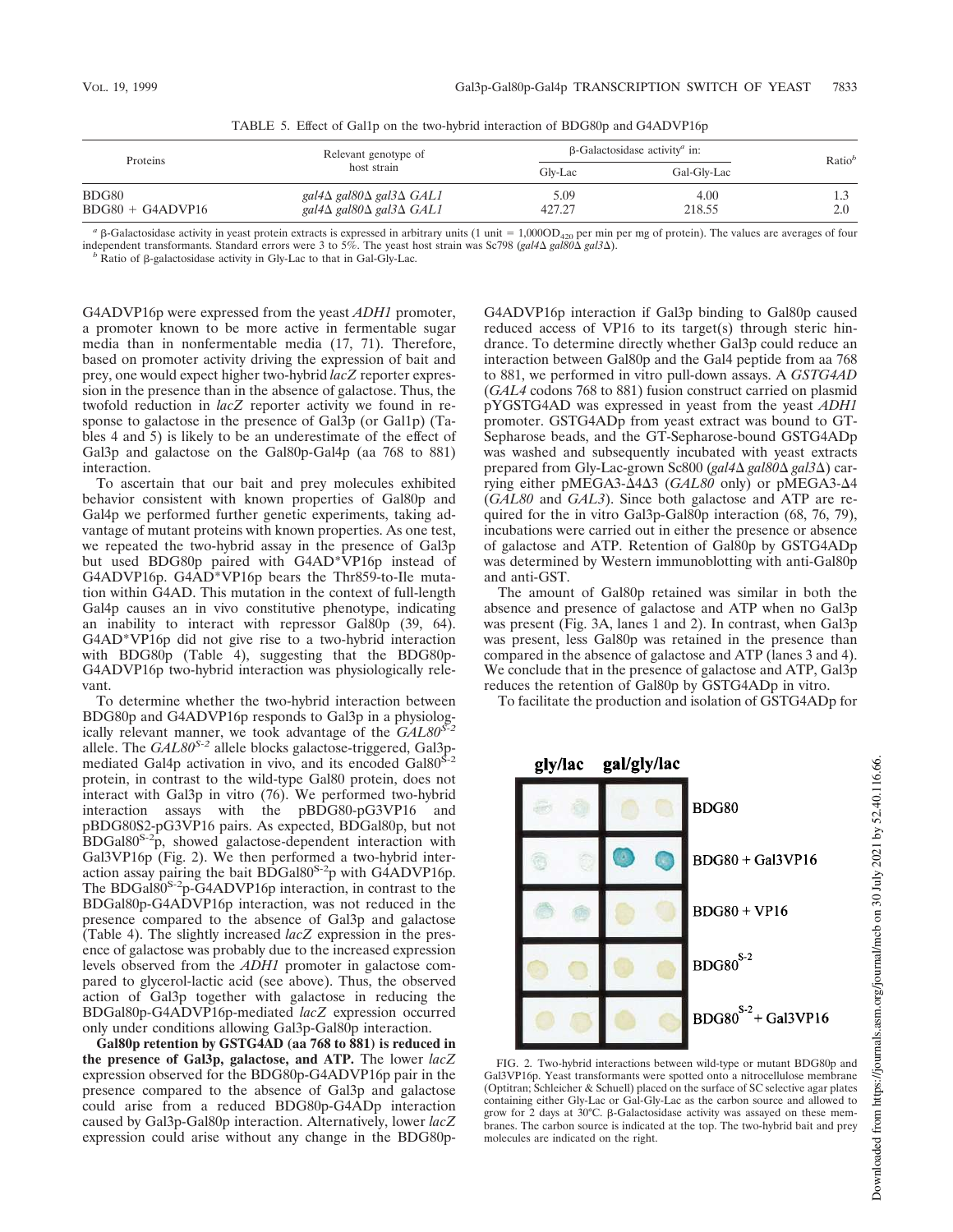

B



FIG. 3. The presence of Gal3p, galactose, and ATP reduces Gal80p retention by GSTG4ADp. (A) Extracts were prepared from Gly-Lac-grown cultures of<br>yeast strain Sc800 (*gal4*Δ *gal80*Δ *gal3*Δ) carrying pYGSTG4AD, pMEGA3-Δ4Δ3 (Gal80p), or pMEGA3-D4 (Gal80p and Gal3p). The GT-Sepharose-bound GSTG4ADp was incubated for 2 h at 4°C with an aliquot of yeast extract (1,000 mg of protein) containing either Gal80p (lanes 1 and 2) or Gal80p plus Gal3p (lanes 3 and 4) in the absence  $(-)$  or presence  $(+)$  of galactose and ATP. GT-Sepharose-bound proteins were subjected to Western immunoblotting. Blots were probed with rabbit polyclonal anti-Gal80p and anti-GST. (B) *E. coli*-expressed GSTG4ADp instead of yeast-expressed GSTG4ADp was used together with the same yeast extracts used in panel A. A 70-µl volume of the *E. coli* extract in combination with 1,000  $\mu$ g of yeast extract (2×) or 35  $\mu$ l of the *E. coli* extract in combination with 500  $\mu$ g of yeast extract (1×) were mixed with the binding buffer. The binding reactions were carried out in the presence  $(+)$  or absence (2) of galactose and ATP. GT-Sepharose-bound proteins were analyzed as above.

further analyses, we constructed *GSTG4AD* in an *E. coli* expression vector. Plasmid pEGSTG4AD was propagated in *E. coli* to produce GSTG4ADp for a GSTG4ADp-Gal80p binding assay. The format of this GSTG4ADp-Gal80p binding experiment was essentially that of the above experiment which utilized the yeast expressed GSTG4ADp. The *E. coli*-expressed GSTG4ADp retained similar amounts of Gal80p in both the presence and absence of galactose and ATP when Gal3p was absent (Fig. 3B, lanes 5 to 8). In contrast, when Gal3p was present, the amount of Gal80p retained by GSTG4ADp was markedly smaller in the presence than in the absence of galactose and ATP (lanes 1 to 4). These results confirmed the results with yeast GSTG4ADp and validated the use of *E. coli*-expressed GSTG4ADp in our subsequent experiments.

To determine whether the above results with GSTG4ADp arose due to the GST moiety, we performed Gal80p-G4ADp binding experiments in the presence and absence of Gal3p, galactose, and ATP by using a His<sub>6</sub>-tagged G4ADp fusion instead of the GSTG4ADp fusion. Our results were essentially the same as above (data not shown). Thus, the results observed



FIG. 4. Incubation of GSTG4ADp-Gal80p complex with Gal3p, galactose, and ATP results in loss of bound Gal80p. The GSTG4ADp-Gal80p complex was first formed on GT-Sepharose beads. This GT-Sepharose-bound GSTG4ADp-Gal80p complex was incubated for 2 h at 4°C with an aliquot of a gal4 $\Delta$  gal80 $\Delta$ yeast extract either lacking Gal3p (Sc817) (lanes 1 and 2) or containing Gal3p (Sc817 bearing pMEGA3- $\overline{\Delta}4\Delta80$ ) (lanes 3 and 4) in the absence (-) or presence (1) of galactose and ATP. GT-Sepharose-bound proteins were analyzed by Western immunoblotting with rabbit polyclonal anti-Gal80p and anti-GST. The amount of GSTG4ADp loaded per lane in lanes 3 and 4 was more than that used per lane in lanes 1 and 2.

for GSTG4ADp were not an artifact due to the presence of GST but, rather, reflected the properties of the Gal4ADp-Gal80p interaction under the various conditions tested. The observed reduction in Gal80p retention in the presence of Gal3p, galactose, and ATP could be due to a destabilization of GSTG4ADp-Gal80p complex or to slower formation of the GSTG4ADp-Gal80p complex in presence of Gal3p, galactose, and ATP, or both.

**Preformed GSTG4ADp-Gal80p complex is destabilized by Gal3p in the presence of galactose and ATP.** We performed a two-step experiment to determine whether Gal3p reduced the stability of a preformed GSTG4ADp-Gal80p complex in the presence of galactose and ATP. First, a predetermined amount of *E. coli* GSTG4ADp bound to GT-Sepharose was saturated with Gal80p from a whole-cell extract of Gly-Lac-grown yeast strain Sc800 (*gal4*Δ *gal80*Δ *gal3*Δ) carrying pMEGA3-Δ4Δ3 (*GAL80*). The resulting GSTG4ADp-Gal80p complex was washed and subsequently incubated in the presence or absence of galactose and ATP at 4°C for 2 h with whole-cell extract of Gly-Lac-grown cells of Sc817 ( $\text{gal}4\Delta \text{ gal}80\Delta \text{ gal}3\Delta$ ) or Sc817 carrying pMEGA3- $\Delta$ 4 $\Delta$ 80 (*GAL3*). In the absence of Gal3p, no difference in Gal80p retention was observed in the presence or absence of galactose and ATP (Fig. 4, lanes 1 and 2). When Gal3p was present, a marked decrease in the retention of Gal80p was observed in the presence compared to the absence of galactose and ATP (lanes 3 and 4). We conclude that in vitro, Gal3p in the presence of galactose and ATP causes destabilization of preformed Gal4ADp-Gal80p complex.

**Both ATP and galactose are required for maximum Gal3pmediated destabilization of the preformed** *E. coli* **GSTG4ADp-Gal80p complex.** Both galactose and ATP are required for the Gal80p-Gal3p (Gal1p) interaction (8, 68, 76, 79). To determine whether both galactose and ATP are necessary for the observed Gal3p-mediated destabilization of G4ADp-Gal80p complex, we performed the following experiment. GSTG4ADp-Gal80p complexes bound to glutathione-Sepharose beads were incubated with yeast whole-cell extract from Gly-Lac-grown strain Sc817 carrying pMEGA3-Δ4Δ80 (*GAL3*) in the presence of either galactose or ATP alone, in the presence of both galactose and ATP, or in the absence of both galactose and ATP. The amount of Gal80p retained by GSTG4ADp was determined by Western immunoblotting, as above. The addition of either galactose or ATP alone had little or no effect on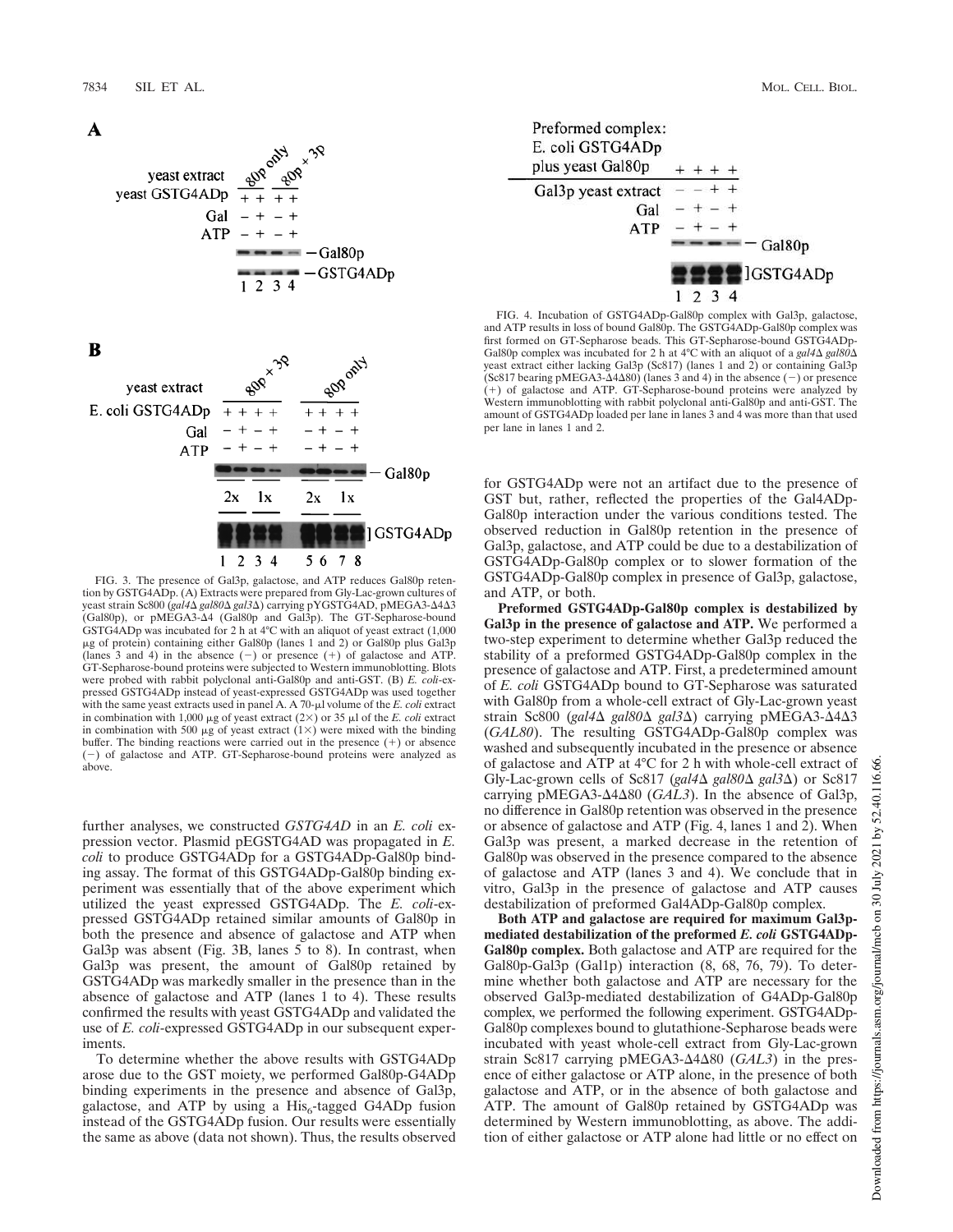

FIG. 5. Both galactose and ATP are required for the Gal3p-mediated loss of Gal80p from GSTG4ADp-Gal80p complex. First, GSTG4ADp-Gal80p complex was formed on GT-Sepharose beads, as for Fig. 4. This GT-Sepharose-bound GSTG4ADp-Gal80p complex was incubated for 2 h at 4°C with the *gal4* $\Delta$  *gal80* $\Delta$ yeast extract containing Gal3p (Sc817 bearing pMEGA3- $\Delta 4\Delta 80$ ). Either no galactose or ATP (lane 1), galactose only (lane 2), ATP only (lane 3) or galactose and ATP (lane 4) were included in the binding buffer. GT-Sepharose-bound proteins were analyzed by Western immunoblotting with rabbit polyclonal anti-Gal80p and anti-GST.

the amount of Gal80p retained by GSTG4ADp (Fig. 5, lanes 1 to 3). In contrast, when both galactose and ATP were added, less Gal80p was retained by GSTG4ADp compared to when both galactose and ATP were absent (compare lanes 1 and 4). We conclude that destabilization of an in vitro GSTG4ADp-Gal80p complex by Gal3p requires galactose and ATP, both of which are required for Gal3p-Gal80p complex formation.

All of the experiments above indicated that in the presence of galactose (and ATP) Gal3p destabilizes a complex between Gal80p and Gal4p. Galactose (and ATP) have no effect in the absence of Gal3p. The GSTG4ADp pull-down experiments emphasize that this effect of Gal3p is on the interaction of Gal80p with the Gal4p activation domain, aa 768 to 881. To quantify the effect of galactose plus ATP on the Gal80p-GSTG4ADp interaction in the presence of Gal3p, we performed six independent GSTG4ADp-Gal80p pull-down experiments similar to the experiments illustrated in Fig. 5, except that we did not test the individual effects of galactose and ATP. For these experiments, we established that the GSTG4ADp and Gal80p band intensities detected by chemiluminescence were within the linear range for lane load versus response (see Materials and Methods). The amount of Gal80p retained by GSTG4ADp was 3.5- to 4.2-fold smaller in the presence than in the absence of galactose and ATP (Fig. 6). Two additional experiments were performed in an identical fashion to the above, except that the alkaline phosphatase detection method was used, as described previously (48), for Western immunoblot band detection. By the alkaline phosphatase detection method, we observed a fourfold-lower retention of Gal80p by GSTG4AD in the presence than in the absence of galactose and ATP (data not shown). Thus, both the chemiluminescence and alkaline phosphatase detection methods provided essentially identical results.

**Kinetics of loss of retention of Gal80p from the GSTG4ADp-Gal80p complex in response to Gal3p, galactose, and ATP.** To determine the relative rates of loss of Gal80p from the GSTG4ADp-Gal80p complex in the presence of Gal3p and in the presence or absence of galactose and ATP, we performed four independent time course experiments. Preformed GT-Sepharose-GSTG4ADp-Gal80p complexes were incubated in the absence or presence of galactose and ATP at 4°C with whole-cell extract of Gly-Lac-grown Sc817 cells carrying pMEGA3-Δ4Δ80(*GAL3*). At various times over the course of 2 h, the retention of Gal80p by GSTG4ADp was determined



FIG. 6. In the presence of Gal3p, GSTG4ADp-Gal80p complexes are destabilized fourfold by galactose and ATP. First, GSTG4ADp-Gal80p complex was formed on GT-Sepharose beads, as for Fig. 4 and 5. This GT-Sepharose-bound GSTG4ADp-Gal80p complex was incubated for 2 h at 4°C with the gal4 $\Delta$  gal80 $\Delta$ yeast extract containing Gal3p (Sc817 bearing pMEGA3- $\Delta$ 4 $\Delta$ 80). GT-Sepharose-bound proteins were analyzed by Western immunoblotting with rabbit polyclonal anti-Gal80p and anti-GST. Densitometric scans were performed to quantify the Gal80p and GSTG4ADp bands on the immunoblot. The densitometric units of Gal80p retained per unit of GSTG4ADp for each of six independent experiments were averaged to obtain the values shown. Error bars indicate the standard deviations.

by Western immunoblotting and densitometry. For these experiments, we established that the GSTG4ADp and Gal80p band intensities detected by chemiluminescence were within the linear range for lane load versus response (see Materials and Methods). The retention of Gal80p decreased over time markedly in the presence of galactose and ATP but only slightly in the absence of galactose and ATP (Fig. 7). Figure 7A illustrates the immunoblot of one of the four experiments. Plots in Fig. 7B represent the average values obtained for all four independent pull-down experiments. The ratio of the slopes of the time courses in Fig. 7B taken over the first 60 min indicates a sevenfold-higher rate of loss of Gal80p from GSTG4ADp in the presence than in the absence of galactose and ATP.

**Gal80p exhibits a two-hybrid interaction with Gal4p aa 225 to 797.** One interpretation consistent with all of our results is that in the presence of galactose (and ATP), Gal3p binds to Gal80p complexed with Gal4p within the region of Gal4p aa 768 to 881 and destabilizes the complex. Leuther and Johnston (38), using a two-hybrid approach, found evidence consistent with persistence of a Gal80p-Gal4p complex in the presence of galactose. Our results could be reconciled with those of Leuther and Johnston (38) if there were a second Gal80p binding site present on Gal4p outside the G4AD (aa 768 to 881) region.

We used a two-hybrid approach to test for a possible second Gal80p binding site on Gal4p. Three different segments of Gal4p fused to the LexA DNA binding domain (aa 1 to 202) were used individually as baits paired with VP16Gal80p as prey. The LexA-Gal4p aa 225 to 797 bait, paired with VP16Gal80p, yielded levels of *lacZ* expression markedly above background, whereas each of the other two Gal4 segment baits (Gal4p aa 225 to 547 and aa 534 to 797) did not (Table 6). These results suggest that in addition to the classical Gal80p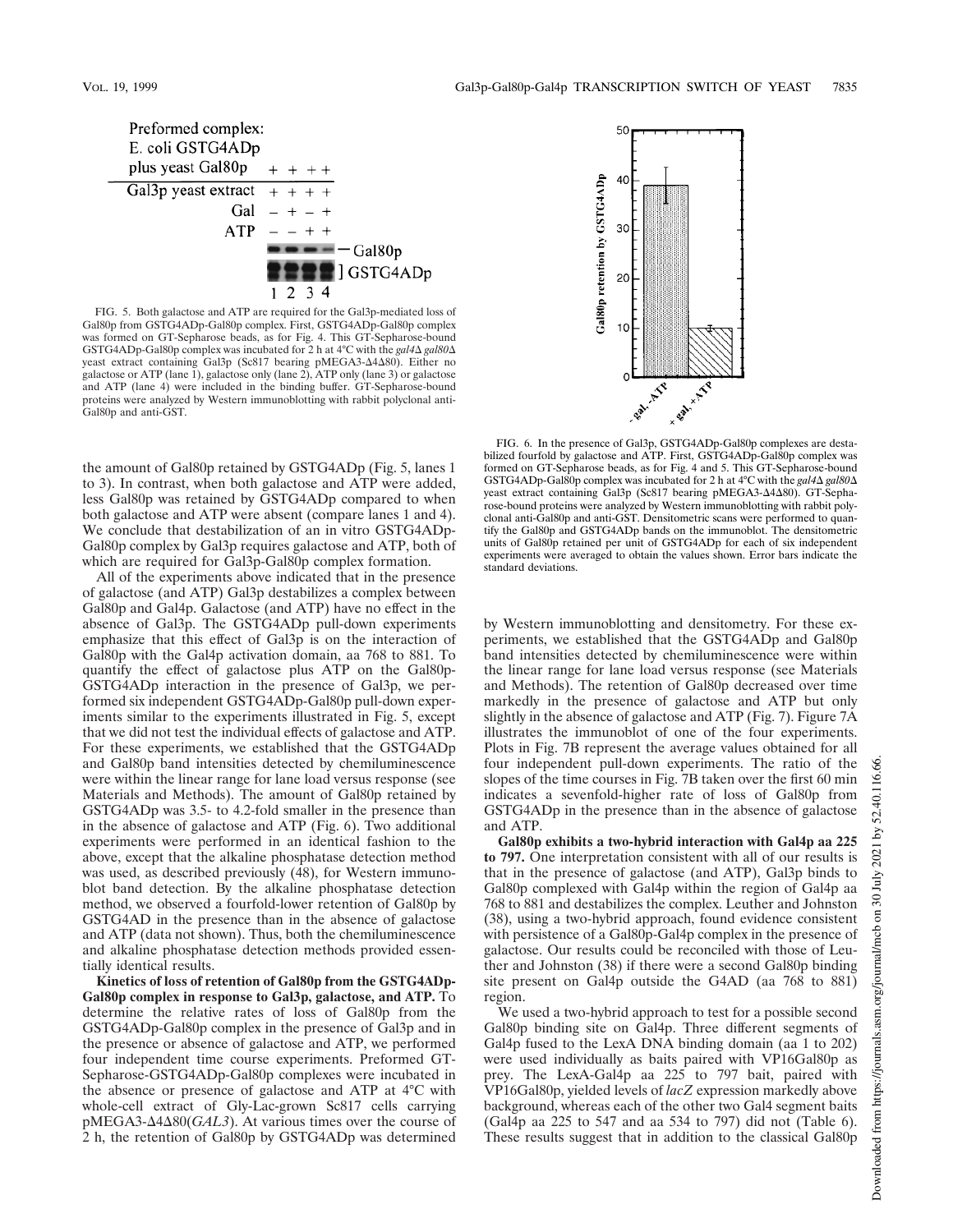

FIG. 7. Kinetics of loss of Gal80p from GT-Sepharose bound GSTG4ADp-Gal80p complex in the presence of Gal3p, galactose, and ATP. (A) First, GSTG4ADp-Gal80p complex was formed on glutathione-Sepharose beads. The GT-Sepharose-bound GSTG4ADp-Gal80p complex was mixed with binding buffer and *gal4* $\Delta$  *gal80* $\Delta$  yeast extract containing Gal3p (Sc817 bearing  $pMEGA3-A4\Delta80$ ) and incubated in the absence (lanes 1, 3, 5, 7, 9, and 11) or presence (lanes 2, 4, 6, 8, 10, and 12) of galactose and ATP. At the times indicated, the Sepharose beads were pelleted and washed, and the bound proteins were fractionated by sodium dodecyl sulfate-polyacrylamide gel electrophoresis (8% polyacrylamide) and immunoblotted with anti-Gal80p (top immunoblot) or anti-GST (bottom immunoblot). (B) Densitometric scans were performed to quantify the Gal80p and GSTG4ADp signals on the immunoblot. The  $OD_{600}$  corresponding to the amount of Gal80p remaining bound to GSTG4ADp relative to the amount bound at time zero (100%), per unit GSTG4ADp, is plotted as a function of time. Each data point plotted represents the average of four independent GSTG4AD pull-down experiments. A smooth curve fit for the data points is shown as lines.

binding site located within Gal4p aa 768 to 881, there is a second site, within Gal4p aa 225 to 797, with which Gal80p associates.

To verify the two-hybrid interaction of VP16Gal80p with the middle region of Gal4p, we performed two-hybrid assays with yeast strain Y187 (29), in which VP16Gal80p was partnered with either the wild-type Gal4p or Gal4p variants lacking the middle region. We used two such Gal4 variants, Gal4mCla (lacking aa 148 to 728) and miniGal4-2 (lacking aa 210 to 716) (18). The results shown in Table 7 illustrate that for wild-type Gal4p partnered with VP16Gal80p, *lacZ* expression increases in response to galactose. This result is in agreement with earlier results of Leuther and Johnston (38). In contrast, VP16Gal80p partnered with either of the two Gal4ps lacking the middle region, shows reduced *lacZ* expression in response to galactose. These results are expected if Gal80p is able to associate with the middle region of Gal4p in the presence of galactose. On the basis of these results, we suggest that in addition to the classical Gal80p binding site located within Gal4p aa 768 to 881 there is a second site, within Gal4p aa 225 to 797, with which Gal80p associates.

To determine the effect of Gal3p and galactose on the twohybrid interaction between VP16Gal80p and the Gal4p middle region, we carried out two-hybrid assays with yeast strain Sc830 (*gal4*D *gal80*D *gal3*D) carrying plasmids pLexAG4-225–797 and pVP16G80 together with either pMPW66 (*CEN ARS TRP1* plasmid with *GAL3* expressed from the *ADH2* promoter) or  $pRS414$  (control vector) (Table 2). The  $\beta$ -galactosidase activities in whole-cell extracts are shown Fig. 8. These results indicate that Gal3p has no effect on the interaction of VP16Gal80p with the middle region of Gal4p and that galactose has a slight negative effect.

## **DISCUSSION**

Essential features of signal transduction from galactose to Gal4p transcriptional activation are beginning to emerge. Gal3p is able to complex with Gal80p in vitro in the presence of galactose and ATP (68, 76, 79). Gal $3^{\circ}$  mutant proteins capable of binding Gal80p in vitro in the absence of galactose confer a constitutive phenotype, linking galactose-promoted Gal3p-Gal80p complex formation to Gal4p-mediated transcription activation in vivo (8). A genetic two-hybrid interaction between Gal80p and Gal4p persists in galactose-grown yeast, suggesting nondissociation of Gal80p and Gal4p upon induction (38). Galactose- and ATP-enhanced formation of a ternary protein complex composed of Gal80p, a Gal4p variant (aa 1 to 94 and 768 to 881), and Gal $3p^{C-322}$  has been established in vitro (54). Finally, Gal80p binding to a region within the principal activation region (aa 768 to 881) of Gal4p prohibits TBP binding (3). Taken together, these observations suggest a model wherein galactose activates Gal3p binding to Gal80p, causing a conformational change in the Gal4p-Gal80p complex and thereby freeing the Gal4p activation region from Gal80p and allowing it to bind transcription complex proteins.

By performing three distinct types of experiments, we have provided evidence for the dissociation of Gal80p from Gal4p in specific response to Gal3p and galactose (and ATP). First, we observed that immunoprecipitates of epitope-tagged fulllength Gal4p from yeast extracts consistently contain less coimmunoprecipitated Gal80p in the presence than in the ab-

TABLE 6. Two-hybrid interaction of LexA-Gal4p aa 225 to 797 and VP16Gal80p

| Plasmids                     | <b>Proteins</b>                             | $\beta$ -Galactosidase activity <sup><i>a</i></sup> |
|------------------------------|---------------------------------------------|-----------------------------------------------------|
| $pEG202 + pVP16G80$          | $LexA(aa1-202) + VP16Ga180$                 | $9.86 \pm 0.96$                                     |
| $pLexAG4-225-547 + pVP16G80$ | LexA(aa1-202)-Gal4(aa225-547) + VP16Gal80   | $11.52 \pm 1.73$                                    |
| $pLexAG4-534-797 + pVP16G80$ | $LexA(aa1-202)-Gal4(aa534-797) + VP16Gal80$ | $10.41 \pm 1.07$                                    |
| $pLexAG4-225-797 + pVP16G80$ | $LexA(aa1-202)-Gal4(aa225-797) + VP16Gal80$ | $330.28 \pm 6.01$                                   |
| $pLexAG4-225-797 + pVP16$    | LexA(aa1-202)-Gal4(aa225-797) + VP16        | $16.8 \pm 1.2$                                      |

 $a$   $\beta$ -Galactosidase activity in yeast protein extracts is expressed in arbitrary units (1 unit = 1,000OD<sub>420</sub> per min per mg of protein. The yeast host strain used was Sc813 [*gal4*D *gal80*D *URA3*::(*lexA*)<sup>8</sup> -*lacZ*].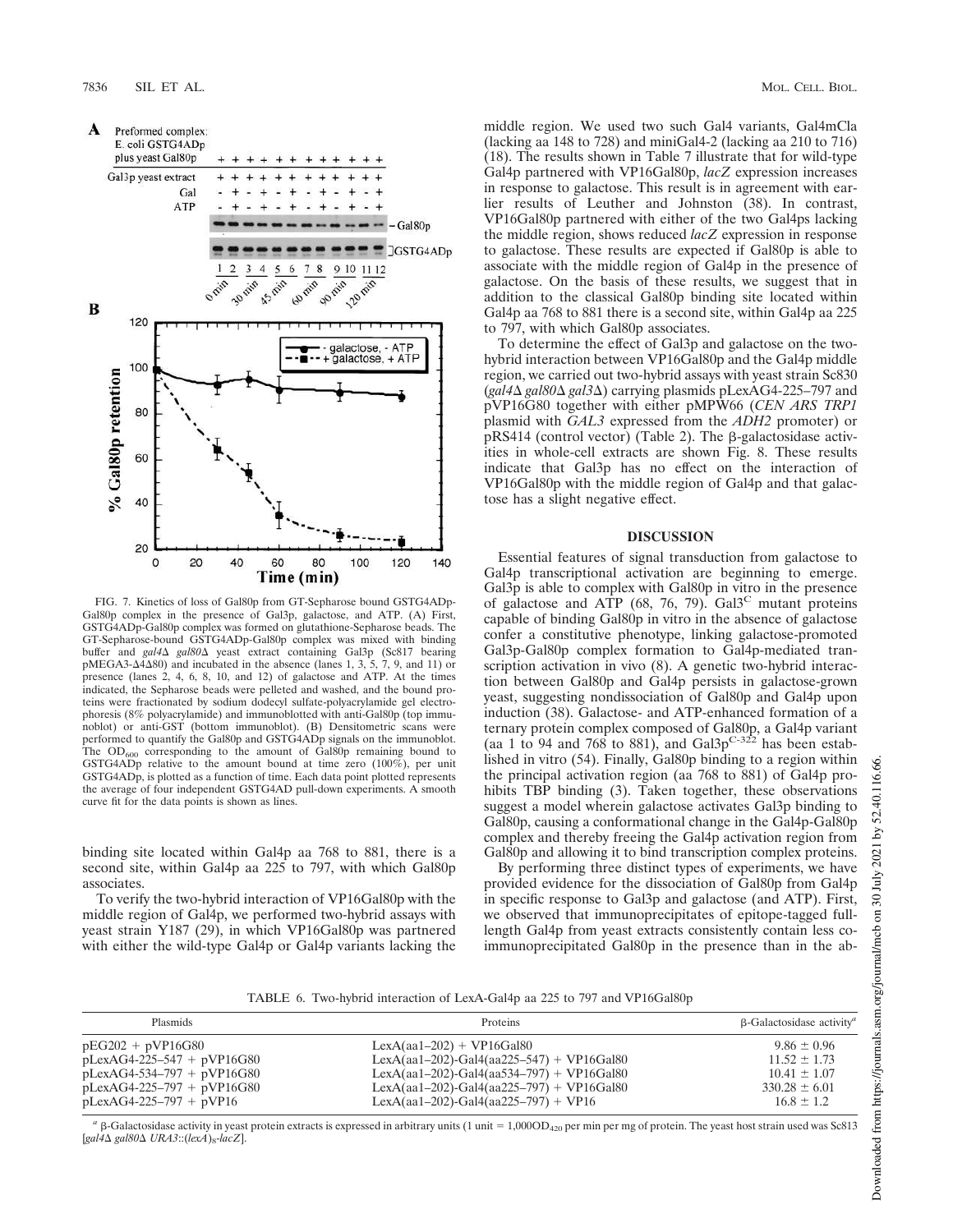| <b>Plasmids</b>                | Proteins                       | $\beta$ -Galactosidase activity <sup><i>a</i></sup> in: |       |  |
|--------------------------------|--------------------------------|---------------------------------------------------------|-------|--|
|                                |                                | Gly-Lac                                                 | Gal   |  |
| $pLEUG4 + pAKS87$              | Wild-type $Gal4 + VP16Gal80$   | 4.167                                                   | 6.157 |  |
| $pSB32$ -miniGal4-2 + $pAKS87$ | Mini-Gal $4-2 + VP16$ Gal $80$ | 5,830                                                   | 3.495 |  |
| $pSB32-Gal4mCla + pAKS87$      | $Gal4mCla + VP16Gal80$         | 5,925                                                   | 3.840 |  |

TABLE 7. Compared to wild-type Gal4p, mutant Gal4ps lacking the middle region show reduced two-hybrid interaction with VP16Gal80p in the presence of galactose

<sup>*a*</sup> β-Galactosidase activity in yeast protein extracts is expressed in arbitrary units (1 unit = 1,000OD<sub>420</sub> per min per mg of protein). The values are averages of four independent transformants. Standard errors were 5 to 10%. The yeast host strain was Y187 (*gal4*D *gal80*D *URA3*::*GAL1-lacZ*).

sence of Gal3p, galactose, and ATP. Second, reporter gene expression from a two-hybrid genetic interaction between Gal80p and G4ADp was reduced in response to the presence of Gal3p and galactose. Third, GT-Sepharose pull-down assays of yeast extract-derived Gal80p with GSTG4ADp consistently showed reduced levels of Gal80p retained by GSTG4ADp in the presence compared to the absence of Gal3p, galactose, and ATP. The presence of galactose and ATP in the presence of Gal3p caused a 3.5- to 4.2-fold reduction in the amount of Gal80p retained by GSTG4ADp over the course of 2 h (Fig. 6).

Our time course experiments revealed that preformed GSTG4ADp-Gal80p complexes decay slowly in the presence of Gal3p, even when galactose and ATP are absent (Fig. 7). We attribute this slow decay to Gal3p and not to some other effect of the incubation conditions, since under identical conditions, we observed that in the absence of Gal3p the GSTG4ADp-Gal80p complex was stable even in the presence of galactose and ATP (Fig. 4). Galactose-independent Gal3pmediated decay of the Gal80p-Gal4p complex is not surprising, since overproduction of Gal3p (and Gal1p) causes galactoseindependent Gal4p mediated transcription activation (6). Moreover, low levels of galactose-independent binding of Gal3p to Gal80p have been observed previously (74a). The



FIG. 8. Gal3p does not have an effect on the two-hybrid interaction between VP16Gal80p and the middle region of Gal4p (aa 225 to 797). Yeast strain Sc830 was cotransformed with pLexAG4-225-797 and pVP16G80 together with either pMPW66 (*GAL3* expressed from *ADH2* promoter) or pRS414 (empty vector). Extracts were prepared from transformants grown in the presence or absence of galactose and assayed for  $\beta$ -galactosidase activity. The activity obtained from the interaction between LexAGal4-225-797p and VP16Gal80p in the absence of both Gal3p and galactose was set to 100. All the results were normalized accordingly. The values are the averages of eight independent transformants. Error bars show standard deviations.

capacity of Gal3p to bind to Gal80p and cause decay of the Gal80p-Gal4p complex in the absence of galactose may well contribute to the low basal Gal4p-dependent transcription activation characteristic of some of the *GAL* gene promoters (30, 55).

The relative effect of the presence of galactose and ATP on the ability of Gal3p to dissociate preformed GSTG4ADp-Gal80p complexes is represented by the difference in the rate of loss of Gal80p from GSTG4ADp in our time course experiments. Over the course of the first 60 min, as averaged over four independent experiments, the apparent decay of GSTG4ADp-Gal80p complexes in response to Gal3p was on the order of sevenfold more rapid in the presence than in the absence of galactose and ATP (Fig. 7B). The results of these time course experiments and the results of the other experiments reported here support a model wherein a galactosedependent Gal3p-Gal80p interaction weakens the association of Gal80p with Gal4p.

Dissociation of Gal80p and Gal4p was not evident in the experiments of Platt and Reece (54). Using purified components in a DNA electrophoretic mobility shift assay, they showed that galactose and ATP promotes the binding of Gal $3p^{C-322}$  to a Gal $80p-Ga14p-DNA$  complex in vitro to yield a ternary protein complex. They employed Gal4p (aa 1 to 94 and 768 to 881) consisting of Gal4p aa 1 to 94 fused to the same Gal4p activation domain (aa 768 to 881) we used here in fusion with GST. However, in their experiments the binding-reaction mixtures may not have been incubated for a sufficient time prior to gel loading to ensure that equilibrium had been reached. Thus, the ternary complexes captured upon loading the gel at 20 min of incubation under the conditions of their experiments may have presented only an early phase, dominated by association of Gal3p with the Gal80p-Gal4p-DNA complex. Moreover, the experiments of Platt and Reece used different ion concentration, pH, and buffer conditions than did the work presented herein. Additionally, the experiments of Platt and Reece used a  $Gal3p^{C-322}$  constitutive mutant protein rather than wild-type Gal3p as we did here. Such differences might explain why our experiments revealed dissociation and their experiments did not.

We hypothesize that the decreased stability of the Gal80p-Gal4p complex in response to Gal3p and galactose (and ATP) shown herein represents a significant mechanistic event subsequent to the Gal3p-Gal80p binding step. Ansari et al. (3) have shown that interaction of Gal80p with Gal4p aa 840 to 881 (G4AD) prohibits the binding of TBP. Thus, reduced stability of the Gal80p-G4ADp complex would increase the probability of G4AD participation in forming complexes with TBP and perhaps other general transcription factor proteins (TFIIB, etc.) (3, 18, 46, 75).

An additional finding of potential mechanistic significance is the two-hybrid genetic interaction of Gal80p with a segment of Gal4p (aa 225 to 797) that lies linearly distant from the clas-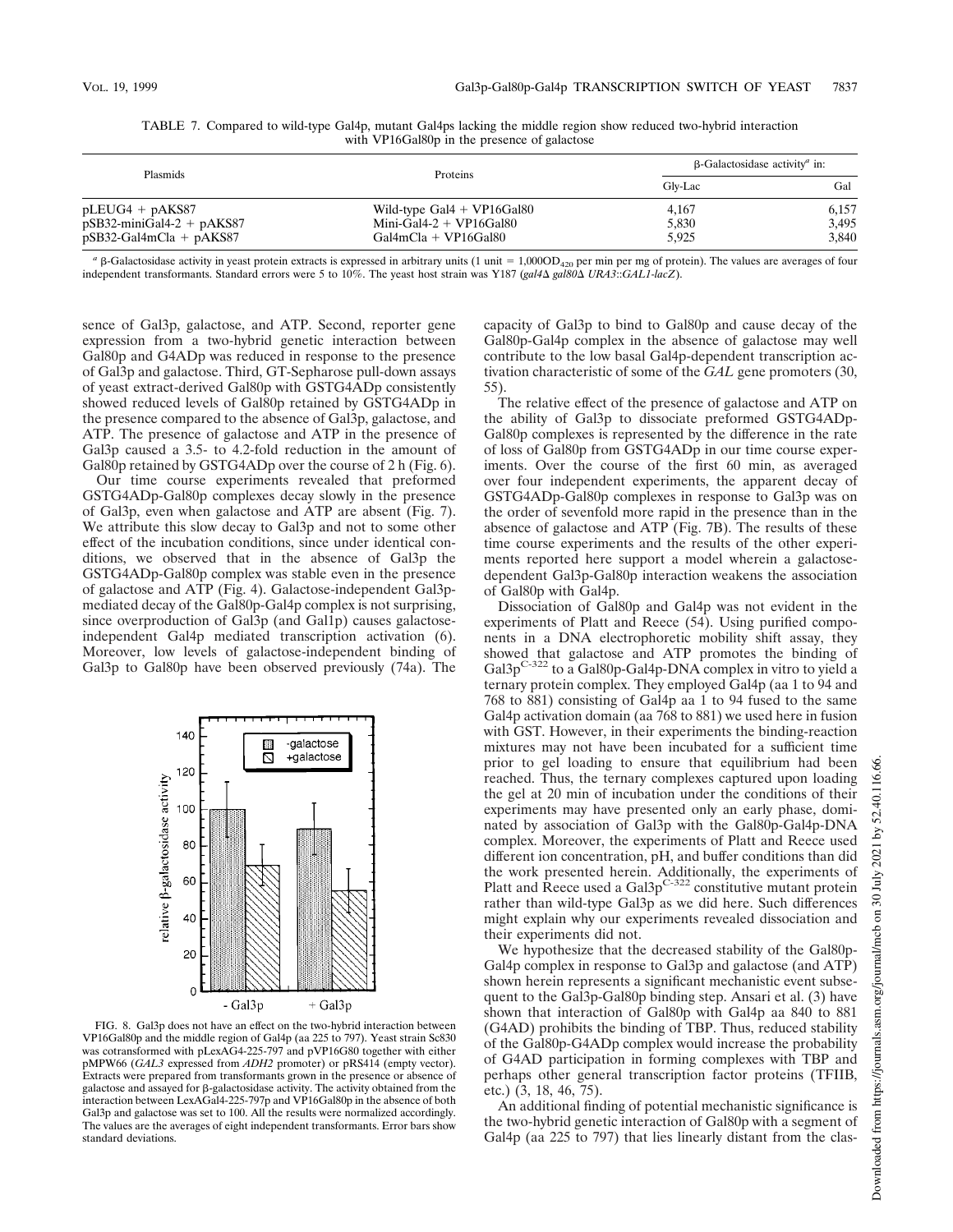

FIG. 9. Two-site model for conformational change in the Gal80p-Gal4p complex in response to galactose-induced Gal3p-Gal80p complex formation. (A) Association of Gal80p with Gal4p at its classical inhibition target site within the Gal4p activation domain. In response to galactose, Gal3p binding to Gal80p destabilizes the association of Gal80p with the classical inhibition site. Gal80p now associates with another site within Gal4p aa 225 to 797, thereby freeing Gal4p to recruit a polymerase II complex for transcription initiation. (B) Model in which Gal80p is bound to both sites simultaneously in the absence of galactose.

sical Gal80p binding site (Gal4p aa 850 to 874) (Table 6). Neither of the two approximate halves (aa 225 to 547 and aa 534 to 797) of this region tested positive for a two-hybrid interaction with Gal80p. Although the interaction of VP16Gal80p with the Gal4p middle region (aa 225 to 797) appears slightly reduced in the presence compared to the absence of galactose, the presence or absence of Gal3p has no effect (Fig. 8). Thus, the galactose-triggered Gal3p-interaction with Gal80p does not play a role in the interaction of Gal80p with the middle region of Gal4p, unlike in the interaction of Gal80p with the carboxy-terminal domain of Gal4p. The slight negative effect of galactose, independent of Gal3p, might be due to a direct effect of galactose on Gal80p, but no evidence for galactose binding to Gal80p has been reported.

Additional evidence for the interaction of VP16Gal80p with the middle region of Gal4p came from experiments with wellcharacterized mini-Gal4ps lacking the middle region. If dissociation of Gal80p from the Gal4AD region (aa 768 to 881) is favored in galactose and if Gal80p can associate with the middle region of Gal4p, reporter expression will be driven by both the Gal4p activation domain (aa 768 to 881) and the activation domain of VP16 (VP16Gal80p, associated with the Gal4p middle region). Thus, increased reporter expression in response to galactose is expected if full-length Gal4p is used. Leuther and Johnston observed a galactose-responsive increase in reporter gene expression in their experiments with Gal80VP16 and fulllength Gal4p (38). However, the use of Gal4ps lacking the middle region should fail to yield an increase in reporter expression in response to galactose. Indeed, we observed this expected result (Table 7). These data are consistent with the notion that the middle region is required for retention of VP16Gal80p in our experiments. Based on these results, we hypothesize that two sites for Gal80p binding exist on Gal4p, one being the classic site comprising Gal4p aa 850 to 874 and

the other being a site comprising part(s) of Gal4p aa 225 to 797 (Fig. 9).

Consistent with a two-site model for Gal80p-Gal4p interaction, we found that the loss of retention of Gal80p in response to Gal3p, galactose, and ATP was markedly higher for  $GSTG4ADp$  than for  $Gal4p^{901}$ . We observed a small but reproducible reduction of Gal80p retained by full-length coim-<br>munoprecipitated Gal4p<sup>901</sup> compared with a 3.5- to 4.2-fold reduction of Gal80p retained by GSTG4ADp. Stabilization of the Gal4p<sup>901</sup>-Gal80p complex by anti-901 might account for this difference. However, the transfer of Gal80p to a second location on Gal4p<sup>901</sup> which is absent in GSTG4ADp (e.g., Gal4 aa 225 to 797) could also explain the difference. The development of a physical assay for Gal80p binding to Gal4p aa 225 to 797 and the use of methods such as protein crosslinking may help distinguish between these possibilities and test the two-site model.

Association of Gal80p with the middle region of Gal4p in the induced state, as suggested by a two-site model of Gal80p-Gal4p interaction, could reduce the search time needed for Gal80p to find its inhibitory site on Gal4p as galactose levels fall. This would be a possible mechanism by which Gal80p inhibition of Gal4p could be rapidly responsive to declining galactose levels.

The precise nature of the change in Gal80p leading to its dissociation from the principal activation domain of Gal4p is another of several facets of the Gal3p-Gal80p-Gal4p switch mechanism that warrants further investigation. Gal80p phosphorylation state changes in response to carbon source have been reported (80), and such changes could, if further documented, provide potential insight into the mechanism of this switch. Also, phosphorylation of Gal4p at serine 699 has been reported to alter the relationship of Gal4p to Gal80p inhibition (60). It is conceivable that such alterations in Gal4p will pro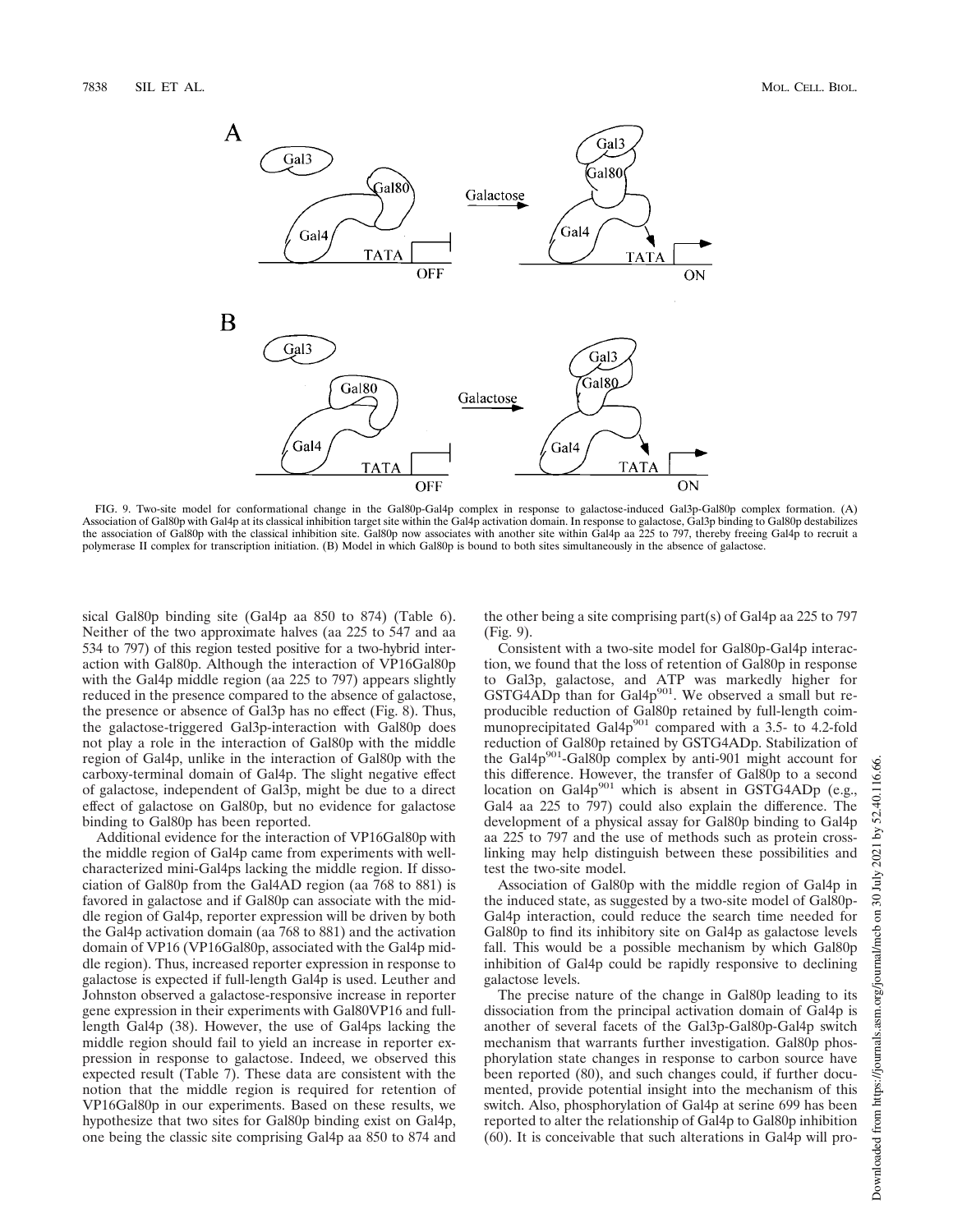vide clues to the nature of Gal3p-triggered alteration of Gal80p. For example, changes in Gal4p phosphorylation state might influence which binding site is favored by Gal80p. These issues and potentialities will provide some of the focus for future work on the *GAL* switch. The assays we have developed here should contribute to a widening arsenal of technical capabilities for exploring the workings of the *GAL* switch.

## **ACKNOWLEDGMENTS**

We thank J. Cooper, S. J. Elledge, R. D. Gietz, J. H. Hegemann, P. Heiter, S. A. Johnston, S. S. Tevethia, S. J. Triezenberg, A. Waskieawicz, and L. W. Yuan for providing the plasmids, strains, and antisera used in this work. We thank M. Fried, I. Ropson, and R. Shiman for useful discussions. We thank R. Blank, A. Hopper, G. Peng, S. Sarkar, and D. Spector for critical evaluation of the manuscript.

This work is supported by Public Health Service grant GM27975 to James E. Hopper.

### **REFERENCES**

- 1. **Adams, A., D. E. Gottschling, C. A. Kaiser, and T. Stearns.** 1997. Methods in yeast genetics: a laboratory course manual. Cold Spring Harbor Laboratory Press, Plainview, N.Y.
- 2. **Amberg, D. C., D. Botstein, and E. M. Beasley.** 1995. Precise gene disruption in Saccharomyces cerevisiae by double fusion polymerase chain reaction. Yeast **11:**1275–1280.
- 3. **Ansari, A. Z., R. J. Reece, and M. Ptashne.** 1998. A transcriptional activating region with two contrasting modes of protein interaction. Proc. Natl. Acad. Sci. USA **95:**13543–13548.
- 4. **Barberis, A., J. Pearlberg, N. Simkovich, S. Farrell, P. Reinagel, C. Bamdad, G. Sigal, and M. Ptashne.** 1995. Contact with a component of the polymerase II holoenzyme suffices for gene activation. Cell **81:**359–368.
- 5. **Bartel, P. L., and S. Fields.** 1995. Analyzing protein-protein interactions using two-hybrid system. Methods Enzymol. **254:**241–263.
- 6. **Bhat, P. J., and J. E. Hopper.** 1992. Overproduction of the GAL1 or GAL3 protein causes galactose-independent activation of the GAL4 protein: evidence for a new model of induction for the yeast GAL/MEL regulon. Mol. Cell. Biol. **12:**2701–2707.
- 7. **Bhat, P. J., D. Oh, and J. E. Hopper.** 1990. Analysis of the GAL3 signal transduction pathway activating GAL4 protein-dependent transcription in *Saccharomyces cerevisiae*. Genetics **125:**281–291.
- 8. **Blank, T. E., M. P. Woods, C. M. Lebo, P. Xin, and J. E. Hopper.** 1997. Novel Gal3 proteins showing altered Gal80p binding cause constitutive transcription of Gal4p-activated genes in *Saccharomyces cerevisiae*. Mol. Cell. Biol. **17:**2566–2575.
- 9. **Boeke, J. D., F. LaCroute, and G. R. Fink.** 1984. A positive selection for mutants lacking orotidine-5'-phosphate decarboxylase activity in yeast: 5-fluoro-orotic acid resistance. Mol. Gen. Genet. **197:**345–346.
- 10. **Bram, R. J., and R. D. Kornberg.** 1985. Specific protein binding to far upstream activating sequences in polymerase II promoters. Proc. Natl. Acad. Sci. USA **82:**43–47.
- 11. **Brent, R., and M. Ptashne.** 1985. A eukaryotic transcriptional activator bearing the DNA specificity of a prokaryotic repressor. Cell **43:**729–736.
- 12. **Broach, J. R.** 1979. Galactose regulation in *Saccharomyces cerevisiae*. The enzymes encoded by the GAL7, 10, 1 cluster are co-ordinately controlled and separately translated. J. Mol. Biol. **131:**41–53.
- 13. **Carey, M., H. Kakidani, J. Leatherwood, F. Mostashari, and M. Ptashne.** 1989. An amino-terminal fragment of GAL4 binds DNA as a dimer. J. Mol. Biol. **209:**423–432.
- 14. **Cavender, J. F., A. Conn, M. Epler, H. Lacko, and M. J. Tevethia.** 1995. Simian virus 40 large T antigen contains two independent activities that cooperate with a *ras* oncogene to transform rat embryo fibroblasts. J. Virol. **69:**923–934.
- 15. **Chen, D. C., B. C. Yang, and T. T. Kuo.** 1992. One-step transformation of yeast in stationary phase. Curr. Genet. **21:**83–84.
- 16. **Czyz, M., M. M. Nagiec, and R. C. Dickson.** 1993. Autoregulation of GAL4 transcription is essential for rapid growth of Kluyveromyces lactis on lactose and galactose. Nucleic Acids Res. **21:**4378–4382.
- 17. **Denis, C. L., J. Ferguson, and E. T. Young.** 1983. mRNA levels for the fermentative alcohol dehydrogenase of *Saccharomyces cerevisiae* decrease upon growth on a nonfermentable carbon source. J. Biol. Chem. **258:**1165– 1171.
- 18. **Ding, W. V., and S. A. Johnston.** 1997. The DNA binding and activation domains of Gal4p are sufficient for conveying its regulatory signals. Mol. Cell. Biol. **17:**2538–2549.
- 19. **Douglas, H., and G. Pelroy.** 1963. A gene controlling inducibility of the galactose pathway enzymes in *Saccharomyces*. Biochim. Biophys. Acta **68:** 155–156.
- 20. **Douglas, H. C., and C. D. Hawthorne.** 1972. Uninducible mutants in the *gal*

*i* locus of *Saccharomyces cerevisiae*. J. Bacteriol. **109:**1139–1143.

- 21. **Erhart, E., and C. P. Hollenberg.** 1981. Curing of *Saccharomyces cerevisiae* 2-mm DNA by transformation. Curr. Genet. **3:**83–89.
- 22. **Erhart, E., and C. P. Hollenberg.** 1983. The presence of a defective *LEU2* gene on 2 mu DNA recombinant plasmids of *Saccharomyces cerevisiae* is responsible for curing and high copy number. J. Bacteriol. **156:**625–635.
- 23. **Fujiki, M., and K. Verner.** 1993. Coupling of cytosolic protein synthesis and mitochondrial protein import in yeast. Evidence for cotranslational import in vivo. J. Biol. Chem. **268:**1914–1920.
- 24. **Gadhavi, P. L.** 1998. Structural dissection of the DNA-binding domain of the yeast transcriptional activator GAL4 reveals an alpha-helical region responsible for dimerization. J. Protein Chem. **17:**591–598.
- 25. **Gietz, D., A. St. Jean, R. A. Woods, and R. H. Schiestl.** 1992. Improved method for high efficiency transformation of intact yeast cells. Nucleic Acids Res. **20:**1425.
- 26. **Gietz, R. D., and A. Sugino.** 1988. New yeast-*Escherichia coli* shuttle vectors constructed with in vitro mutagenized yeast genes lacking six-base-pair restriction sites. Gene **74:**527–534.
- 27. **Giniger, E., S. M. Varnum, and M. Ptashne.** 1985. Specific DNA binding of GAL4, a positive regulatory protein of yeast. Cell **40:**767–774.
- 28. **Guldener, U., S. Heck, T. Fielder, J. Beinhauer, and J. H. Hegemann.** 1996. A new efficient gene disruption cassette for repeated use in budding yeast. Nucleic Acids Res. **24:**2519–2524.
- 29. **Harper, J. W., G. R. Adami, N. Wei, K. Keyomarsi, and S. J. Elledge.** 1993. The p21 Cdk-interacting protein Cip1 is a potent inhibitor of G1 cyclindependent kinases. Cell **75:**805–816.
- 30. **Igarashi, M., T. Segawa, Y. Nogi, Y. Suzuki, and T. Fukasawa.** 1987. Autogenous regulation of the *Saccharomyces cerevisiae* regulatory gene GAL80. Mol. Gen. Genet. **207:**273–279.
- 31. **Irani, M., W. E. Taylor, and E. T. Young.** 1987. Transcription of the *ADH2* gene in *Saccharomyces cerevisiae* is limited by positive factors that bind competitively to its intact promoter region on multicopy plasmids. Mol. Cell. Biol. **7:**1233–1241.
- 32. **Johnston, M., and M. Carlson.** 1992. Regulation of carbon and phosphate utilization, vol. II. Cold Spring Harbor Laboratory Press, Plainview, N.Y.
- Johnston, M., and J. Dover. 1988. Mutational analysis of the GAL4-encoded transcriptional activator protein of *Saccharomyces cerevisiae*. Genetics **120:** 63–74.
- 34. **Johnston, S. A., and J. E. Hopper.** 1982. Isolation of the yeast regulatory gene GAL4 and analysis of its dosage effects on the galactose/melibiose regulon. Proc. Natl. Acad. Sci. USA **79:**6971–6975.
- 35. **Johnston, S. A., J. M. Salmeron, Jr., and S. S. Dincher.** 1987. Interaction of positive and negative regulatory proteins in the galactose regulon of yeast. Cell **50:**143–146.
- 36. **Keegan, L., G. Gill, and M. Ptashne.** 1986. Separation of DNA binding from the transcription-activating function of a eukaryotic regulatory protein. Science **231:**699–704.
- 37. **Koh, S. S., A. Z. Ansari, M. Ptashne, and R. A. Young.** 1998. An activator target in the RNA polymerase II holoenzyme. Mol. Cell **1:**895–904.
- 38. **Leuther, K. K., and S. A. Johnston.** 1992. Nondissociation of GAL4 and GAL80 in vivo after galactose induction. Science **256:**1333–1335.
- 39. **Leuther, K. K., J. M. Salmeron, and S. A. Johnston.** 1993. Genetic evidence that an activation domain of GAL4 does not require acidity and may form a beta sheet. Cell **72:**575–585.
- 40. **Lohr, D., P. Venkov, and J. Zlatanova.** 1995. Transcriptional regulation in the yeast GAL gene family: a complex genetic network. FASEB J. **9:**777–787.
- 41. **Lue, N. F., D. I. Chasman, A. R. Buchman, and R. D. Kornberg.** 1987. Interaction of *GAL4* and *GAL80* gene regulatory proteins in vitro. Mol. Cell. Biol. **7:**3446–3451.
- 42. **Ma, J., and M. Ptashne.** 1987. The carboxy-terminal 30 amino acids of GAL4 are recognized by GAL80. Cell **50:**137–142.
- 43. **Ma, J., and M. Ptashne.** 1987. Deletion analysis of GAL4 defines two transcriptional activating segments. Cell **48:**847–853.
- 44. **Ma, J., and M. Ptashne.** 1987. A new class of yeast transcriptional activators. Cell **51:**113–119.
- 45. **Marmorstein, R., M. Carey, M. Ptashne, and S. C. Harrison.** 1992. DNA recognition by GAL4: structure of a protein-DNA complex. Nature **356:**408– 414.
- 46. **Melcher, K., and S. A. Johnston.** 1995. GAL4 interacts with TATA-binding protein and coactivators. Mol. Cell. Biol. **15:**2839–2848.
- 47. **Meyer, J., A. Walker-Jonah, and C. P. Hollenberg.** 1991. Galactokinase encoded by *GAL1* is a bifunctional protein required for induction of the *GAL* genes in *Kluyveromyces lactis* and is able to suppress the Gal3 phenotype in *Saccharomyces cerevisiae*. Mol. Cell. Biol. **11:**5454–5461.
- 48. **Mylin, L. M., K. J. Hofmann, L. D. Schultz, and J. E. Hopper.** 1990. Regulated GAL4 expression cassette providing controllable and high-level output from high-copy galactose promoters in yeast. Methods Enzymol. **185:** 297–308.
- 49. **Nogi, Y.** 1986. *GAL3* gene product is required for maintenance of the induced state of the *GAL* cluster genes in *Saccharomyces cerevisiae*. J. Bacteriol. **165:**101–106.
- 50. **Nogi, Y., and T. Fukasawa.** 1984. Nucleotide sequence of the yeast regulatory